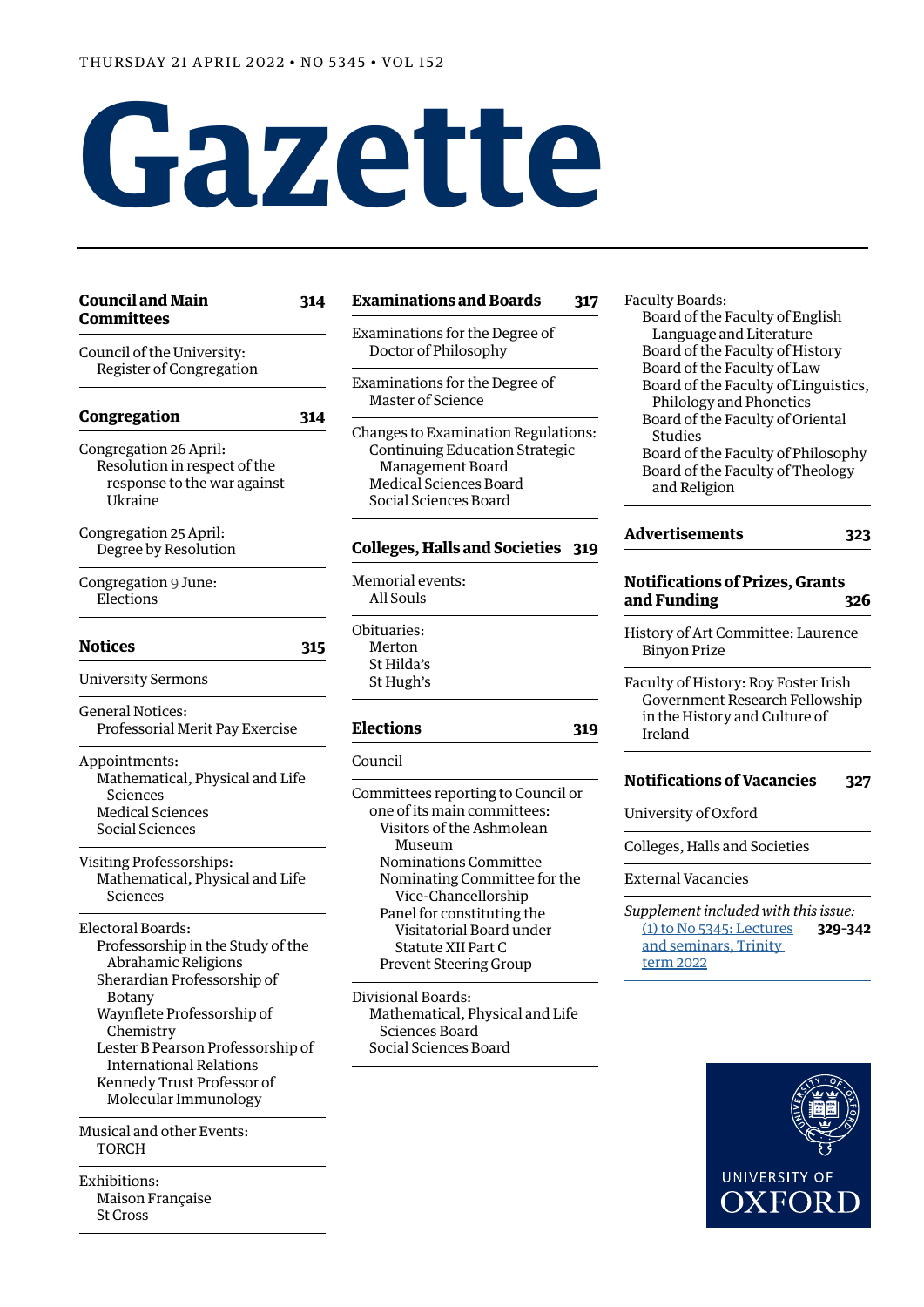## <span id="page-1-0"></span>Council and Main **Committees**

#### **Council of the University**

#### **Register of Congregation**

The Vice-Chancellor reports that the following names have been added to the Register of Congregation:

Alderson-Smith, K A, Harris Manchester Allcock, R P D, Department of Physics Aslam, S, Faculty of Clinical Medicine Awal, A, St John's Baldwin, N, Student Welfare and Support Services Chapin, J L, Equality and Diveristy Uni Colles, F M, Faculty of Zoology Costa Vicente, C, Reuben Cullinan Herring, S J, Wadham Dong, X, Lady Margaret Hall Dover, D J, Merton Dupret, D, St Edmund Hall Evans, M A, Department of International Development Hertog, E, Wadham Huff, M B, Department of Engineering Science Isom, G L, Department of International Development Majid, A, St Hugh's Merchant, H, Classics Molin, D, Faculty of Oriental Studies Noble, C J, Atomic and Laser Physics Olson, C M, St Antony's Ozkul Kusoglu, S D, Department of International Development Philip, A, Department of International Development Roy, A, St Cross Size, M, Faculty of Clinical Medicine Sterck, O C B, Department of International Development Vogel, C R, Department of Engineering Science

#### **Divisional and Faculty Boards**

For changes to regulations for examinations see '[Changes to](#page-5-1)  [Examination Regulations](#page-5-1)' below.

Congregation

| Congregation | 25 April |
|--------------|----------|
|              |          |

#### **Degree by Resolution**

*This content has been removed as it contains personal information protected under data protection legislation. Members of the University with a SSO [account can log in to read the redacted](https://unioxfordnexus.sharepoint.com/sites/PublicAffairsDirectorate-Gazette/Online%20Gazette%20Issues/Gazette%202021-22/21%20April%202022%20-%20No%205345.pdf#page=2)  content.*

## **Congregation** 26 April

#### **Resolution in respect of the response to the war against Ukraine**

The meeting of Congregation is cancelled. The sole business comprises questions to which no opposition has been notified and in respect of which no request for adjournment has been received, and the Vice-Chancellor will accordingly declare the resolution carried without a meeting under the provisions of Sect 7 (1) of Statute VI.

(For text of resolution, list of signatories and Council's response to the resolution, see *Gazette* [No 5344,](https://gazette.web.ox.ac.uk/sites/default/files/gazette/documents/media/24_march_2022_-_no_5344.pdf#page=5)  [24 March 2022, p279](https://gazette.web.ox.ac.uk/sites/default/files/gazette/documents/media/24_march_2022_-_no_5344.pdf#page=5).)

#### *Corrigendum*:

When the text of the resolution and list of signatories was published in *[Gazette](https://gazette.web.ox.ac.uk/sites/default/files/gazette/documents/media/24_march_2022_-_no_5344.pdf#page=5)* No [5344, 24 March 2022, p279](https://gazette.web.ox.ac.uk/sites/default/files/gazette/documents/media/24_march_2022_-_no_5344.pdf#page=5), the following signatories were omitted in error:

Anna Abulafia, Lady Margaret Hall Alexandra Gajda, Jesus

Christina Goldschmidt, Lady Margaret Hall

Robin Harding, Lady Margaret Hall Varun Kanade, Lady Margaret Hall Jeff McMahan, Corpus Christi Sophie Ratcliffe, Lady Margaret Hall Dean Sheppard, Lady Margaret Hall Grant Tapsell, Lady Margaret Hall Jan Westerhoff, Lady Margaret Hall Brian Young, Christ Church

#### **Congregation** 9 June

#### **Elections**

**COUNCIL** 

#### COMMITTEES REPORTING TO COUNCIL OR ONE OF ITS MAIN COMMITTEES

Visitors of the Ashmolean Museum Nominations Committee Nominating Committee for the Vice-Chancellorship Panel for constituting the Visitatorial Board under Statute XII Part C Prevent Steering Group

#### DIVISIONAL BOARDS

Mathematical, Physical and Life Sciences Board Social Sciences Board

#### FACULTY BOARDS

Board of the Faculty of English Language and Literature Board of the Faculty of History Board of the Faculty of Law Board of the Faculty of Linguistics, Philology and Phonetics Board of the Faculty of Oriental Studies Board of the Faculty of Philosophy Board of the Faculty of Theology and Religion

Details are in ['Elections](#page-6-1)' section below.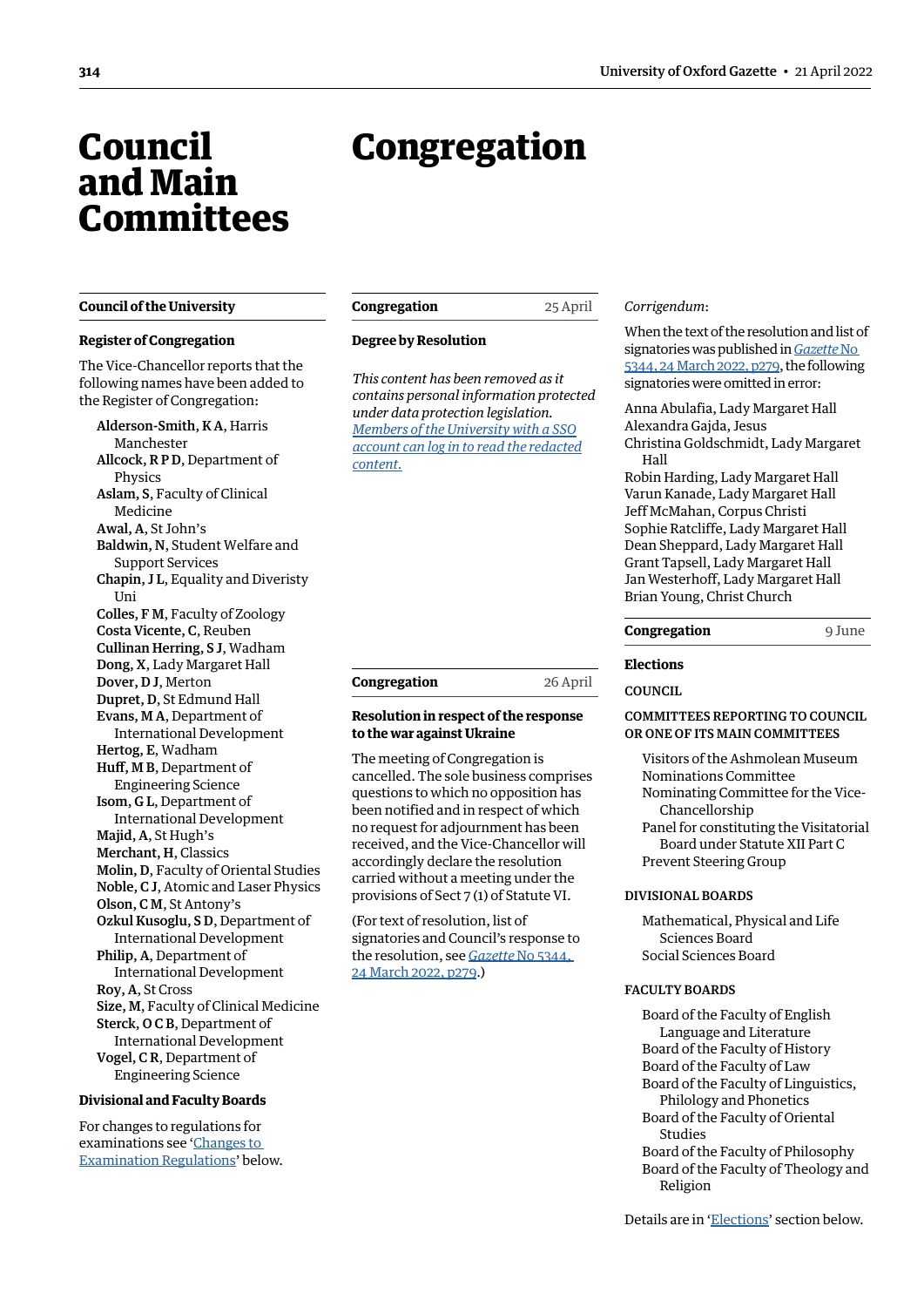## Notices

#### <span id="page-2-0"></span>**Note on procedures in Congregation**

¶ Business in Congregation is conducted in accordance with Congregation Regulations 2 of 2002 [\(https://governance.admin.](https://governance.admin.ox.ac.uk/legislation/congregation-regulations-2-of-2002) [ox.ac.uk/legislation/congregation](https://governance.admin.ox.ac.uk/legislation/congregation-regulations-2-of-2002)[regulations-2-of-2002\)](https://governance.admin.ox.ac.uk/legislation/congregation-regulations-2-of-2002). A printout of these regulations, or of any statute or other regulations, is available from the Council Secretariat on request. A member of Congregation seeking advice on questions relating to its procedures, other than elections, should contact Mrs R Thomas at the University Offices, Wellington Square (telephone: (2)80317; email [rebecca.](mailto:rebecca.thomas@admin.ox.ac.uk) [thomas@admin.ox.ac.uk\)](mailto:rebecca.thomas@admin.ox.ac.uk); questions relating to elections should be directed to the Elections Office (email: [elections.](mailto:elections.office@admin.ox.ac.uk) [office@admin.ox.ac.uk](mailto:elections.office@admin.ox.ac.uk)).

**While COVID-19 working restrictions remain in place, any notice that needs to be given to the Registrar in writing should be sent by email to [registrar@](mailto:registrar%40admin.ox.ac.uk?subject=) [admin.ox.ac.uk](mailto:registrar%40admin.ox.ac.uk?subject=). Notices sent to the University Offices may not be received.**

#### **University Sermons**

#### **Trinity term**

*8am, Thurs, 21 Apr*: The Revd Dr Jane Baun, College Chaplain and Welfare Officer, Wadham. *Holy Communion (Latin), St Mary's*

*11am, Sun, 24 Apr*: The Revd Dr Simon Cuff, Vicar, St Peter De Beauvoir, Diocese of London. *St Mark's Day Sermon, Magdalen*

*10.30am, Sun, 8 May*: The Most Revd and Rt Hon Stephen Cottrell, Archbishop of York. *Commemoration Day Sermon, St Mary's*

*10.30am, Sun, 22 May*: The Rt Hon Dominic Grieve QC, Temple Garden Chambers. *University Sermon, St Mary's*

\* *9.45am, Sun, 5 Jun*: The Ven Jennifer McKenzie, Archdeacon of Wigan and West Lancashire. *University Sermon (Whit Sunday), the Cathedral*

\* *6.15pm, Sun, 12 Jun*: The Revd Dr Michael Reeves, President and Professor of Theology, Union School of Theology. *University Sermon (Trinity Sunday), Queen's*

*10am, Sun, 19 Jun*: The Revd Dr Melanie Marshall, Associate Chaplain and Career Development Researcher, Merton. *Magdalen*

\* On this day Doctors will wear their robes

#### **General Notices**

#### **Professorial Merit Pay Exercise**

Applications are invited for the 2022 Professorial Merit Pay exercise. The closing date for applications will be **noon, 20 May**. All non-clinical staff employed by the University in statutory professor and reader roles, and those in other roles who hold the title of full professor are eligible to apply.

The online system is now open until **noon, 20 May**. The full details of the exercise including how to apply are available at [https://hr.web.ox.ac.uk/](https://hr.web.ox.ac.uk/professorial-merit-pay-2022) [professorial-merit-pay-2022](https://hr.web.ox.ac.uk/professorial-merit-pay-2022).

#### **Appointments**

#### **Mathematical, Physical and Life Sciences**

#### APPOINTMENTS

Luca Di Mare; Associate Professor of Engineering Science (Computational Fluid Dynamics for Turbomachinery) and fellow of St John's from 16 March 2022 to retirement

#### **Medical Sciences**

#### BENNETT PROFESSORSHIP OF EVIDENCE-BASED MEDICINE

Ben Goldacre, BA Oxf, MB BS UCL, MA KCL, MSc LSHTM, Senior Clinical Research Fellow and Director of the DataLab, Nuffield Department of Primary Care Health Sciences, has been appointed to the Bennett Professorship of Evidence-based Medicine in the Department of Primary Care Health Sciences with effect from 1 February 2022. Dr Goldacre will be a fellow of Jesus.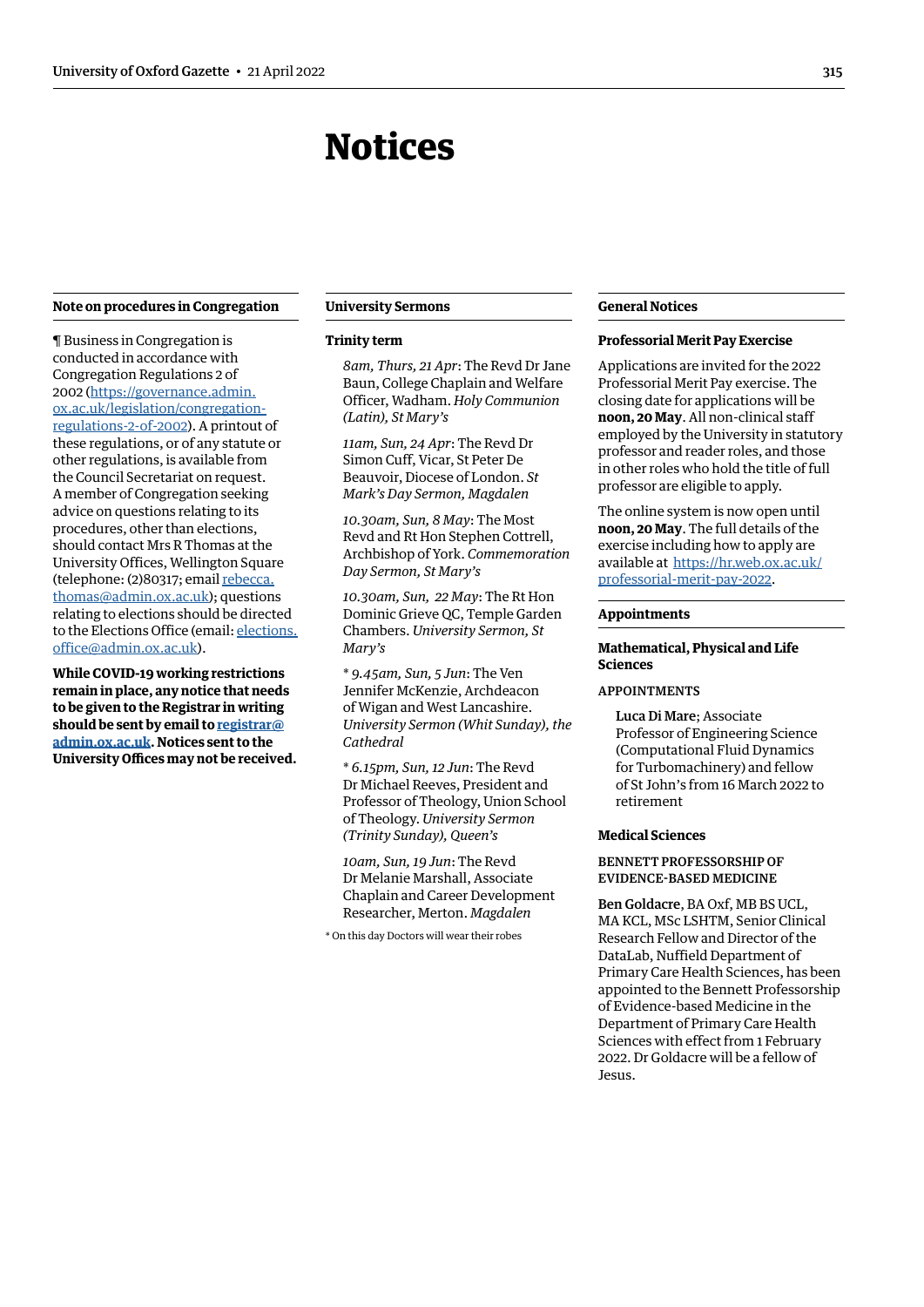#### <span id="page-3-0"></span>**Social Sciences**

#### EDWARD HALL PROFESSORSHIP OF ARCHAEOLOGICAL SCIENCE

Shadreck Chirikure, BA Zimbabwe, MA PhD UCL, British Academy Global Professor in the School of Archaeology and Visiting Fellow of St Cross, has been appointed to the Edward Hall Professorship of Archaeological Science in the School of Archaeology with effect from 1 September 2022. Professor Chirikure will be a fellow of Linacre.

#### JACQUES DELORS PROFESSORSHIP OF EUROPEAN UNION LAW

Iyiola Solanke, BA Goldsmiths, MSc PhD LSE, Professor in EU Law and Social Justice and Dean for Equality, Diversity and Inclusion, University of Leeds, has been appointed to the Jacques Delors Professorship of European Union Law in the Faculty of Law from 1 August 2022. Professor Solanke will be a fellow of Somerville.

#### PROFESSORSHIP IN MANAGEMENT **STUDIES**

Juliane Reinecke, BA Bayreuth, MPhil PhD Camb, Professor of International Management and Sustainability, King's Business School, KCL, has been appointed to the Professorship in Management Studies at the Saïd Business School with effect from 1 September 2022. Professor Reinecke will be a fellow of Green Templeton.

#### APPOINTMENTS

Ekaterina Hertog, DPhil Oxf; Associate Professor of AI and Society, Oxford Internet Institute, and fellow of Wadham from 1 March  $2022$ 

#### **Visiting Professorships**

#### **Mathematical, Physical and Life Sciences**

Professor William Dorland, PhD Princeton, Associate Laboratory Director, Princeton Plasma Physics Laboratory; Visiting Professor of Physics for a further period of 3 years from 1 March 2022

Professor Julian Parkhill, PhD Brist; Visiting Professor of Microbial Genomics for a further period from 1 May 2022 to 30 April 2025

#### **Electoral Boards**

#### **Composition of Electoral Boards**

The composition of the electoral boards to the posts below, proceedings to fill which are currently in progress, are as follows (appointing person/body given in brackets):

#### PROFESSORSHIP IN THE STUDY OF THE ABRAHAMIC RELIGIONS

Professor Sir Rick Trainor (*chair*) (Vice-Chancellor) Professor Christine Gerrard (*ex officio*) Dr Anne Mullen (Lady Margaret Hall) Professor John Kelsay (Council) Professor Dr Eva Haverkamp-Rott (Council) Professor Daniel Grimley (Humanities Division)

Professor Diwakar Acharya (Oriental Studies)

Professor William Wood (Theology and Religion)

- Professor Hindy Najman (Theology and Religion)
- Professor Justin Jones (Theology and Religion)

#### SHERARDIAN PROFESSORSHIP OF **BOTANY**

- Professor Kathy WIllis (*chair*) (Vice-Chancellor)
- Professor Timothy Barraclough (*ex officio*)

Professor Andrew Smith (Magdalen) Professor Dame Caroline Dean (Council)

Professor Beverley Glover (Council) Professor Sam Howison (MPLS Division)

- Professor Mark Fricker (MPLS Division)
- Professor Jane Langdale (MPLS Division)
- Professor Renier van der Hoorn (MPLS Division)

#### WAYNFLETE PROFESSORSHIP OF **CHEMISTRY**

- Professor Kathy WIllis (*chair*) (Vice-Chancellor) Professor Stuart Mackenzie (e*x*
- *officio*) Professor Timothy Donohoe

(Magdalen)

Professor Chas Bountra (Council) Professor Sabine Flitsch (Council)

Professor Sam Howison (MPLS Division)

Professor Mark Brouard (MPLS Division)

Professor Edward Anderson (MPLS Division)

Professor Alethea Tabor (MPLS Division)

#### LESTER B PEARSON PROFESSORSHIP OF INTERNATIONAL RELATIONS

Professor Roger Goodman (*chair*) (Vice-Chancellor) Ms Helen King (*ex officio*) Professor Todd Hall (St Anne's) Professor Judith Goldstein (Council) Professor Sabine Carey (Council) Professor Timothy Power (Social Sciences Division) Professor Petra Schleiter (Politics and International Relations) Professor Richard Caplan (Politics and International Relations) Professor Neta Crawford (Politics and International Relations)

#### KENNEDY TRUST PROFESSOR OF MOLECULAR IMMUNOLOGY

Professor Chas Bountra, PVC (*chair*) (Vice-Chancellor) Professor Samira Lakhal-Littleton (*ex officio*/Brasenose) Professor William James (Brasenose) Professor Tracy Hussell (Council) Professor Carola Vinuesa (Council) Professor Gavin Screaton (Medical Sciences Division) Professor Fiona Powrie (Medical Sciences Division) Professor Paul Riley (Medical Sciences Division) Professor Alison Simmons (Medical Sciences Division)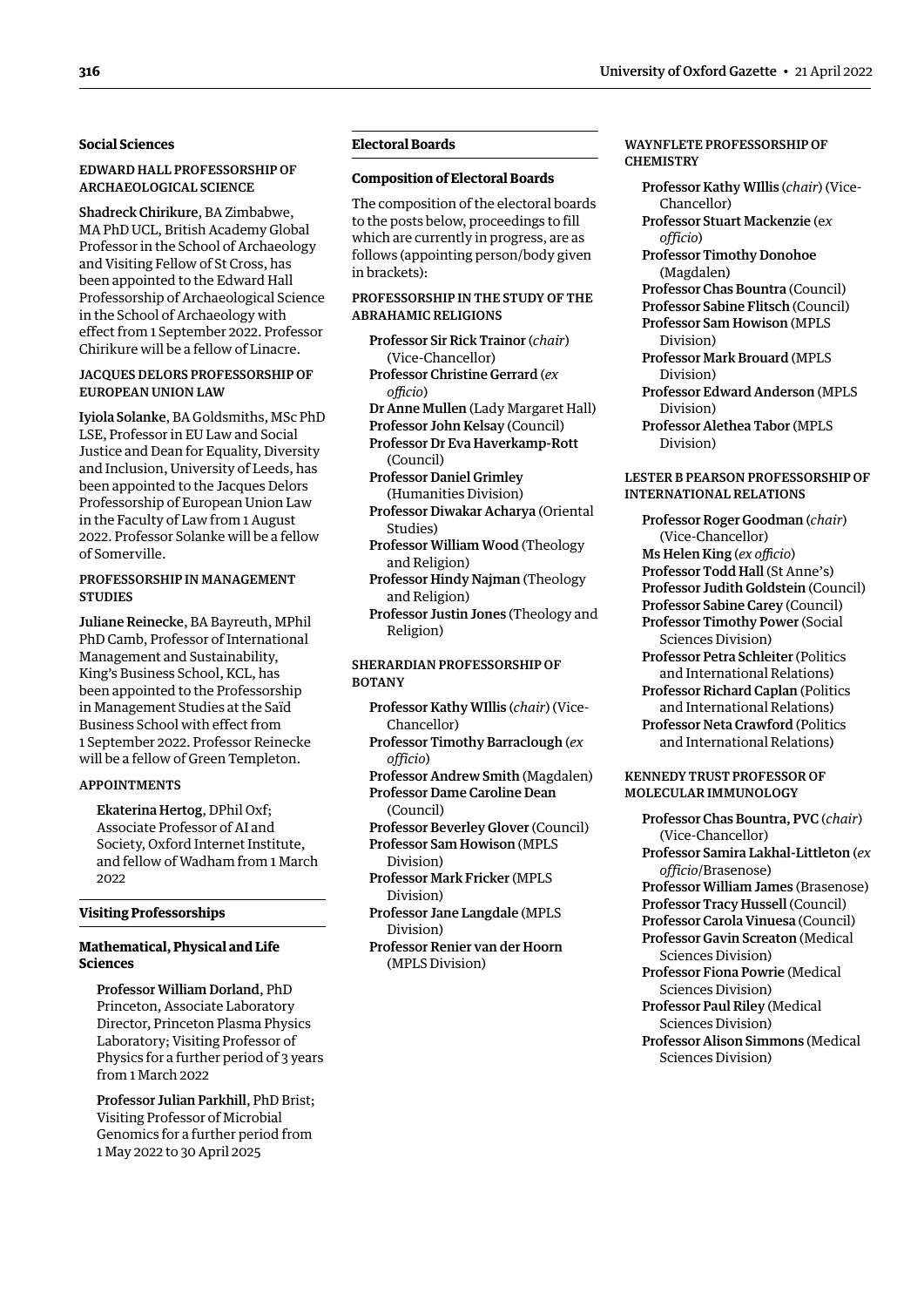## <span id="page-4-0"></span>**Musical and other Events**

#### **TORCH**

OPENING OXFORD 1871–: A MUSICAL MISCELLANY IN CELEBRATION OF **DIVERSITY** 

A concert will take place from 7.30pm on 4 May at the Sheldonian Theatre to mark the centenary of the removal of religious restrictions at Oxford. Performers include: the Choir of New College, Harjinder Singh Lallie, Klezjammers, Younis Ghulam Nabi and Robert Quinney and OxfordShir.

Free but registration required: [https://](https://torch.ox.ac.uk/event/opening-oxford-1871-concert) [torch.ox.ac.uk/event/opening-oxford-](https://torch.ox.ac.uk/event/opening-oxford-1871-concert)[1871-concert](https://torch.ox.ac.uk/event/opening-oxford-1871-concert).

#### **Exhibitions**

#### **Maison Française**

*May–Jun*: Fashion in ancient societies. Curator: Tara Chapron.

#### **St Cross**

JAMES CURREY COLLECTION OPEN DAY

*2–5pm, 29 Apr*: St Cross will hold an open day to showcase its James Currey Collection on African history and politics in the Douglas and Catherine Wigdor Room. Refreshments available. Registration required: [www.stx.ox.ac.uk/event/](http://www.stx.ox.ac.uk/event/james-currey-collection-open-day) [james-currey-collection-open-day.](http://www.stx.ox.ac.uk/event/james-currey-collection-open-day)

# Examinations and Boards

**Examinations for the Degree of Doctor of Philosophy**

*This content has been removed as it contains personal information protected under data protection legislation. Members of the University with a SSO [account can log in to read the redacted](https://unioxfordnexus.sharepoint.com/sites/PublicAffairsDirectorate-Gazette/Online%20Gazette%20Issues/Gazette%202021-22/21%20April%202022%20-%20No%205345.pdf#page=5)  content.*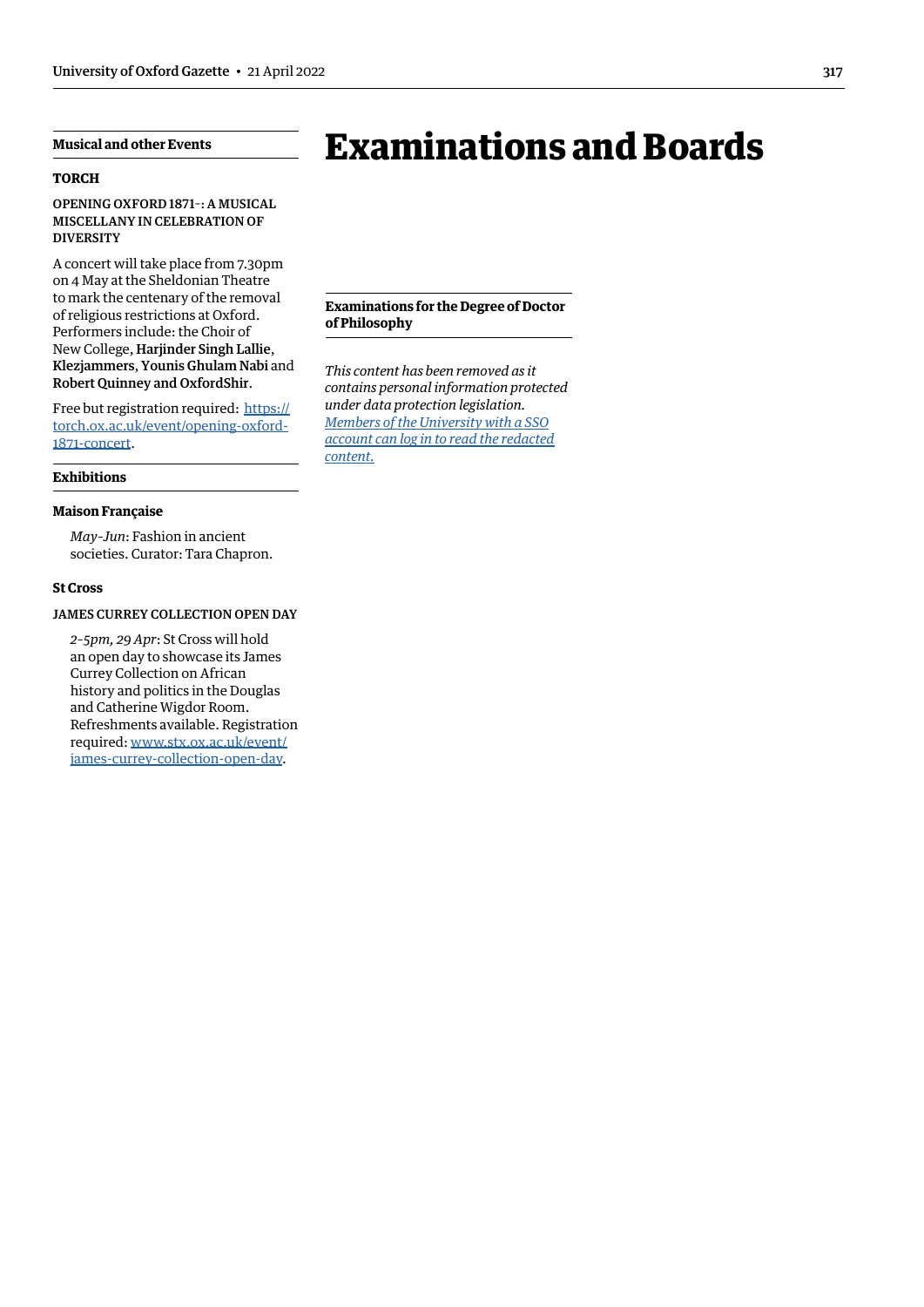<span id="page-5-0"></span>*This content has been removed as it contains personal information protected under data protection legislation. Members of the University with a SSO [account can log in to read the redacted](https://unioxfordnexus.sharepoint.com/sites/PublicAffairsDirectorate-Gazette/Online%20Gazette%20Issues/Gazette%202021-22/21%20April%202022%20-%20No%205345.pdf#page=6)  content.*

#### <span id="page-5-1"></span>**Changes to Examination Regulations**

For the complete text of each regulation listed below and a listing of all changes to regulations for this year to date, please see [https://gazette.web.ox.ac.uk/](https://gazette.web.ox.ac.uk/examination-regulations-0) [examination-regulations-0](https://gazette.web.ox.ac.uk/examination-regulations-0).

#### **Continuing Education Strategic Management Board**

#### MSC IN SUSTAINABLE URBAN DEVELOPMENT

(a) to reorder list of units taught (b) to correct the name of one unit (c) to provide for dissertation submission in electronic form only

PGDIP IN COGNITIVE BEHAVIOURAL **THERAPY** PGCERT IN ENHANCED COGNITIVE BEHAVIOURAL THERAPY

change to name of specialism

#### **Medical Sciences Board**

QUALIFYING EXAMINATION IN THE PRINCIPLES OF CLINICAL ANATOMY minor amendment to assessment

#### **Social Sciences Board**

MSC IN LEARNING AND TEACHING amendment to coursework assignment deadlines

#### **Examinations for the Degree of Master of Science**

*This content has been removed as it contains personal information protected under data protection legislation. Members of the University with a SSO [account can log in to read the redacted](https://unioxfordnexus.sharepoint.com/sites/PublicAffairsDirectorate-Gazette/Online%20Gazette%20Issues/Gazette%202021-22/21%20April%202022%20-%20No%205345.pdf#page=6)  content.*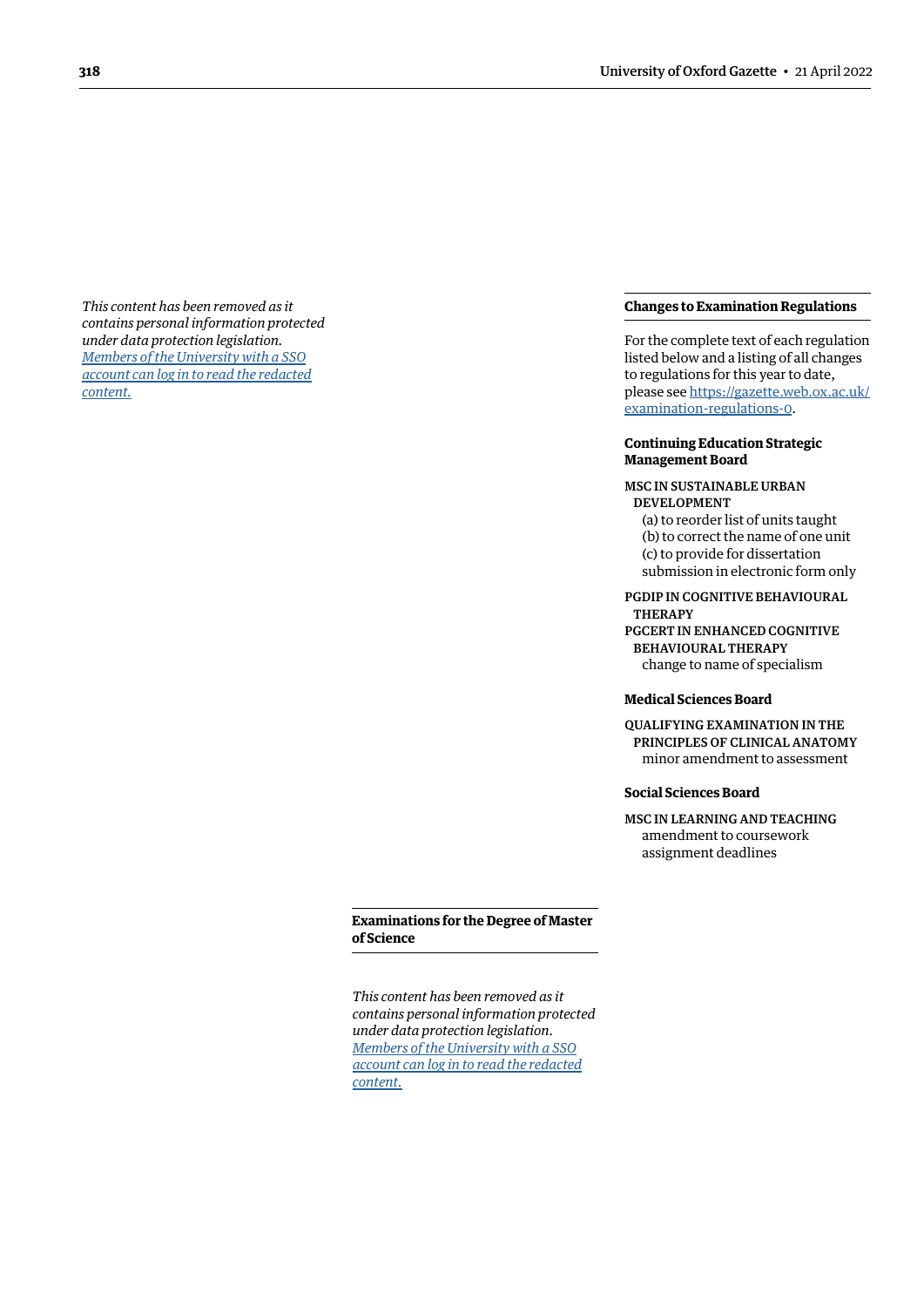## <span id="page-6-0"></span>Colleges, Halls and Societies

#### **Memorial events**

#### **All Souls**

A memorial service will take place on Saturday 7 May at 2.30pm in the library for James Noel Adams, CBE, MA, DPhil, FAHA, FBA (24 September 1943–11 October 2021), Senior Research Fellow 1998–2010, then Emeritus Fellow, All Souls; and Commonwealth Scholar, 1967–70, Brasenose. Tea will be served afterwards.

#### **Obituaries**

#### **Merton**

- Mr Stuart Duncan Macdonald Jack, CVO, 16 February 2022; 1967. Aged 72.
- Peter M Lyne, 29 May 2021; 1975. Aged 64.
- Dr Courtenay S Phillips, 15 April 2022; 1942. Aged 97.

## **St Hilda's**

- Professor Ann Hermione Buchanan, 13 February 2022; Supernumerary Fellow 1994. Aged 80.
- Ellen Farquharson (*née* Schutz), 28 February 2021; 1956. Aged 83.
- Mary Pickthorn (*née* Barton), 21 January 2022; 1950. Aged 90.
- Margaret Jayne Triffitt (*née*  Woolcock), 3 July 2018; 1976. Aged 61.

#### **St Hugh's**

Miss Lindis Beaulah, 17 August 2021; 1949. Aged 90.

Mrs Ruth Bidgood (*née* Jones), 4 March 2022; 1940. Aged 99. Mrs Glenys Ilett (*née* Parry), 15 March

2022; 1943. Aged 96. Miss Mary Kempe, 7 January 2022; 1964. Aged 90.

# <span id="page-6-1"></span>**Elections**

Please note: in the lists below, the names listed are simply those of the persons currently in office, whose terms of office are now coming to a close (thereby prompting all the vacancies now advertised for election).

#### **Call for nominations**

The nomination period for the elections below will close at **4pm on 12 May**. For further information, please contact [elections.office@admin.ox.ac.uk.](mailto:elections.office@admin.ox.ac.uk)

#### **Council**

- One member of Congregation elected by Congregation from members of the faculties in the Divisions of Mathematical, Physical and Life Sciences and of Medical Sciences, to serve until the start of MT 2026 [*vice* Professor Fabian Essler]
- One member of Congregation elected by Congregation from members of the faculties in the Divisions of Humanities and of Social Sciences, to serve until the start of MT 2026 [*vice* Professor Aditi Lahiri]
- One member of Congregation, not necessarily being a member of any division and not in any case being nominated in a divisional capacity, who shall be elected by Congregation, to serve until the start of MT 2026 [*vice* Tania Boyt]

Nominations from a diverse range of Congregation members are encouraged, particularly those from underrepresented groups.

The terms of reference and membership of Council are set out in Statute VI ([https://governance.admin.ox.ac.uk/](https://governance.admin.ox.ac.uk/legislation/statute-vi-council) [legislation/statute-vi-council](https://governance.admin.ox.ac.uk/legislation/statute-vi-council)). Council is chaired by the Vice-Chancellor and meets on Mondays of Weeks 4 and 9 of each term (Week 8 in Michaelmas term) and in July and September. Meetings begin at 2pm and usually last for two

to three hours. Members of Council are the University's charity trustees and have a responsibility for ensuring that Council conducts itself in accordance with accepted standards of behaviour in public life, embracing selflessness, integrity, objectivity, accountability, openness, honesty and leadership. They must also play an appropriate part in ensuring that the business of Council is carried out effectively, efficiently and in a manner appropriate for the proper conduct of public business. Key skills include the ability to see issues from all angles, to discuss and question without being adversarial, to accept collective responsibility for decisions and to exercise common sense across a broad range of matters.

Elected members of Council will ordinarily be expected to serve on a small number of other committees (typically between one and three, usually including at least one of the main committees of Council, ie Education Committee, General Purposes Committee, Personnel Committee, Planning and Resource Allocation Committee, Research and Innovation Committee).

For further information, please contact Lara McCarthy ([lara.mccarthy@admin.](mailto:lara.mccarthy@admin.ox.ac.uk) [ox.ac.uk](mailto:lara.mccarthy@admin.ox.ac.uk)).

#### **Committees reporting to Council or one of its main committees**

#### VISITORS OF THE ASHMOLEAN MUSEUM

- One member of Congregation from the Medical Sciences Division elected by Congregation, to serve until the start of MT 2026 [*vice* Professor Martin Burton]
- One member of Congregation from the Mathematical, Physical and Life Sciences Division elected by Congregation, to serve until the start of MT 2026 [*vice* Professor Chris Lintott]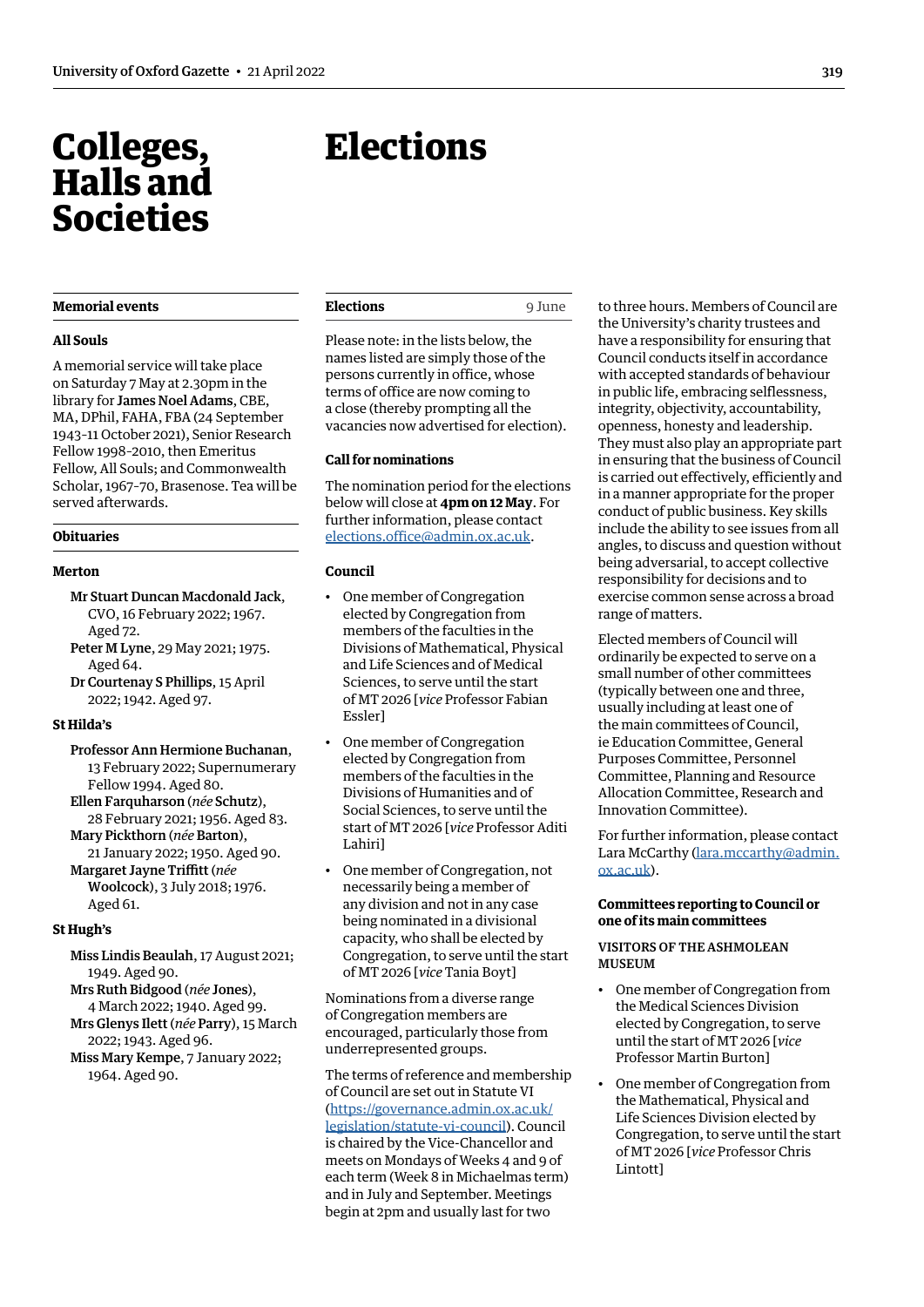<span id="page-7-0"></span>Further information on the Visitors can be found at: [https://governance.](https://governance.admin.ox.ac.uk/legislation/council-regulations-2-of-2019#collapse1420131) [admin.ox.ac.uk/legislation/council](https://governance.admin.ox.ac.uk/legislation/council-regulations-2-of-2019#collapse1420131)[regulations-2-of-2019#collapse1420131](https://governance.admin.ox.ac.uk/legislation/council-regulations-2-of-2019#collapse1420131).

The Visitors are responsible, under Council, for the safe keeping, preservation, orderly administration and general policy of the museum. The board meets five times a year and meetings usually last three to four hours. The role of the Congregationelected members is to represent their division in the museum and represent the museum within their division. The board would welcome members with an understanding of the potential of the University museum and its collections to support the University's teaching and research agendas. The museum is currently engaged specifically with two areas which may be of relevance to candidates from the Medical Sciences Division – social prescribing and developing a secure evidence base for the beneficial impact of museums and cultural institutions for mental health and wellbeing.

For further information, please contact the Secretary ([xa.sturgis@ashmus.](mailto:xa.sturgis@ashmus.ox.ac.uk) [ox.ac.uk\)](mailto:xa.sturgis@ashmus.ox.ac.uk).

#### NOMINATIONS COMMITTEE

• Two members of Congregation elected by Congregation, to serve until the start of MT 2025 [*vice* Professor Helen McShane and Professor James Naismith]

The role of the Nominations Committee is to recommend candidates for external membership of Council, and to keep under review the criteria for the selection and election of members. Candidates should have an understanding of the work of Council and of the qualities required in an external member. The committee has ten members, including three members of Council (two external), the Assessor, two representatives of the faculties and four members of Congregation elected by Congregation. The committee meets on an *ad hoc* basis when a vacancy arises on Council; this means that there

will sometimes be lengthy periods between meetings followed by a more intense period of activity, with several meetings and interviews taking place in a single term.

The terms of reference and membership are set out at [https://governance.](https://governance.admin.ox.ac.uk/legislation/part-26-nominations-committee) [admin.ox.ac.uk/legislation/part-26](https://governance.admin.ox.ac.uk/legislation/part-26-nominations-committee) [nominations-committee\)](https://governance.admin.ox.ac.uk/legislation/part-26-nominations-committee). For further information, please contact the Secretary [\(rebecca.thomas@admin.](mailto:rebecca.thomas@admin.ox.ac.uk) [ox.ac.uk\)](mailto:rebecca.thomas@admin.ox.ac.uk).

#### NOMINATING COMMITTEE FOR THE VICE-CHANCELLORSHIP

• Two persons, not also being members of Council, elected by Congregation, to serve until the start of MT 2029 [*vice* Professor James Naismith and Dr Sam Wolfe]

The Nominating Committee for the Vice-Chancellorship reports to Council with a recommendation that a named individual be appointed as the next Vice-Chancellor. Council then submits to Congregation the name of the individual proposed for appointment. The membership of the committee includes members representing different elements of the University, including Conference of Colleges, the academic divisions and Congregation, as well as members appointed by Council. The committee is currently concluding the nomination process for the next Vice-Chancellor and in the normal course of events would not be expected to meet again until the next Vice-Chancellor is coming to the end of their seven-year term.

Further information on the committee can be found in regulation 6 of Council Regulations 21 of 2002 ([https://governance.admin.ox.ac.uk/](https://governance.admin.ox.ac.uk/legislation/council-regulations-21-of-2002#widget-id-1426076) [legislation/council-regulations-21-of-](https://governance.admin.ox.ac.uk/legislation/council-regulations-21-of-2002#widget-id-1426076)[2002#widget-id-1426076](https://governance.admin.ox.ac.uk/legislation/council-regulations-21-of-2002#widget-id-1426076)).

For further information, please contact Antony Willott [\(antony.willott@admin.](mailto:antony.willott@admin.ox.ac.uk) [ox.ac.uk\)](mailto:antony.willott@admin.ox.ac.uk).

#### PANEL FOR CONSTITUTING THE VISITATORIAL BOARD UNDER STATUTE XII PART C

• Three members of Congregation required to engage in academic teaching and/or research either by their written contracts of employment or by established and agreed practice elected by Congregation, to serve until the start of MT 2026 [*vice* Professor Helen McShane, Dr Elizabeth Ewart and Dr Tom Sanders]

The Visitatorial Board is able to hear employment matters (complaints and dismissals) where there is a question of academic freedom to be resolved, though for a first hearing the staff member may elect to have the matter heard by an employment review panel instead. The board consists of four members selected from a panel of twelve members of Congregation, who must be engaged in teaching or research. The chair is an external appointee who brings legal experience and an external voice to the panel. The Visitatorial Board meets rarely (the last time was in 2016); it previously had a wider remit but this was significantly limited when Statute XII was amended in 2017. However, being a panel member is an important role as it is essential that the University is able to form a board so that a hearing can take place if required.

The terms of reference and membership are set out at [https://governance.](https://governance.admin.ox.ac.uk/legislation/statute-xii-academic-staff-and-the-visitatorial-board#widget-id-1383011) [admin.ox.ac.uk/legislation/statute-xii](https://governance.admin.ox.ac.uk/legislation/statute-xii-academic-staff-and-the-visitatorial-board#widget-id-1383011)[academic-staff-and-the-visitatorial](https://governance.admin.ox.ac.uk/legislation/statute-xii-academic-staff-and-the-visitatorial-board#widget-id-1383011)[board#widget-id-1383011.](https://governance.admin.ox.ac.uk/legislation/statute-xii-academic-staff-and-the-visitatorial-board#widget-id-1383011)

For further information, please contact the Secretary [\(rebecca.thomas@admin.](mailto:rebecca.thomas@admin.ox.ac.uk) [ox.ac.uk](mailto:rebecca.thomas@admin.ox.ac.uk)).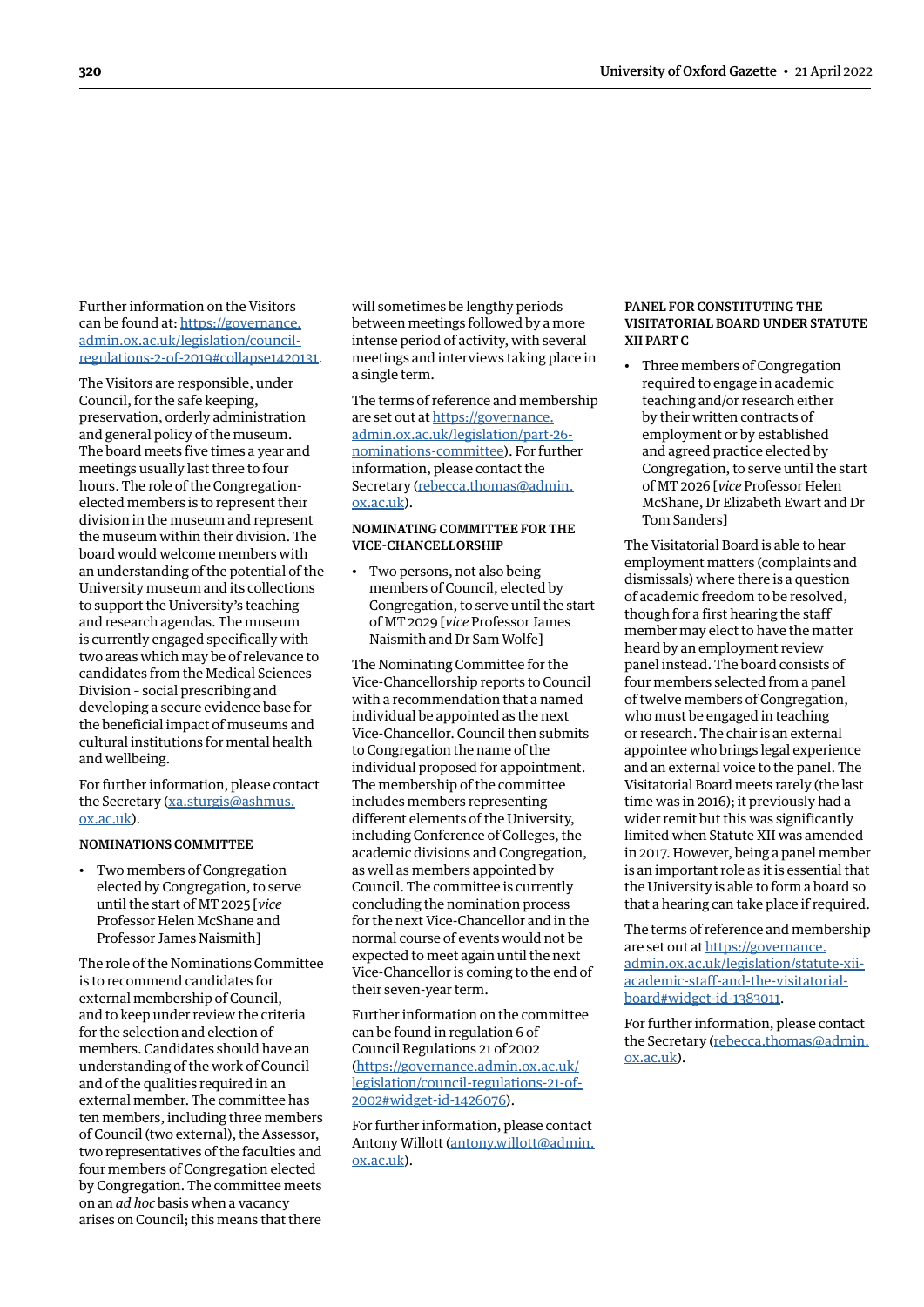#### <span id="page-8-0"></span>PREVENT STEERING GROUP

• Five members of Congregation elected by Congregation to serve until the start of MT 2025 [*vice* Dr liam Gearon, Harris Manchester; Dr Eveline D James, Business Administration; Dr J B Katz, St Anne's; The Revd Canon Dr Judith D Maltby, Corpus Christi; and professor lucia Zedner, All Souls]

The Prevent Steering Group is responsible for: (i) ensuring that appropriate policies and practices are in place to comply with the Prevent Duty guidance in a risk-based, proportionate manner; (ii) monitoring the University's implementation of the Prevent Duty; and (iii) advising Council on the implementation of the Prevent Duty, such that Council is able to comply with the requirements of the monitoring authority (Office for Students). The Steering Group is currently chaired by the University Registrar and comprised of representatives from the academic divisions, elected members of Congregation, UAS and the Oxford University Student Union. Meetings are held in Michaelmas and Trinity terms and usually last for around one hour.

The terms of reference and membership are set out at [https://compliance.admin.](https://compliance.admin.ox.ac.uk/prevent/steering-group) [ox.ac.uk/prevent/steering-group.](https://compliance.admin.ox.ac.uk/prevent/steering-group)

On 31 May 2016, Congregation approved 'That the University's Prevent Steering Group be afforced with a minimum of five elected members of Congregation by 0th week MT 2016'. This election will be conducted under the regulations set out in Part 8 of Congregation Regulations 2 of 2002 ([https://governance.admin.ox.ac.uk/](https://governance.admin.ox.ac.uk/legislation/congregation-regulations-2-of-2002#collapse1396971) [legislation/congregation-regulations-2](https://governance.admin.ox.ac.uk/legislation/congregation-regulations-2-of-2002#collapse1396971) [of-2002#collapse1396971\)](https://governance.admin.ox.ac.uk/legislation/congregation-regulations-2-of-2002#collapse1396971).

For further information, please contact the Secretary [\(sarah.cowburn@admin.](mailto:sarah.cowburn@admin.ox.ac.uk) [ox.ac.uk\)](mailto:sarah.cowburn@admin.ox.ac.uk).

#### **Divisional Boards**

MATHEMATICAL, PHYSICAL AND LIFE SCIENCES BOARD

- One person elected by and from among the members of the Faculty of Mathematics to serve until the start of MT 2024 [*vice*Professor Balazs Szendroi]
- One person elected by and from among the members of the Faculty of Materials to serve until the start of MT 2026 [*vice*Professor Nicole Grobert]
- Two persons elected by and from among the members of the Faculty of Biology to serve until the start of MT 2026 [new positions]

*Note*: Amendments to regulation 10 of Council Regulations 17 of 2002, to reflect the creation of the new Department of Biology following the merger of the existing Departments of Plant Sciences and Zoology (see *Gazette* [No 5314, 27](https://gazette.web.ox.ac.uk/sites/default/files/gazette/documents/media/27_may_2021_-_no_5314_redacted.pdf#page=5)  [May 2021, p431\)](https://gazette.web.ox.ac.uk/sites/default/files/gazette/documents/media/27_may_2021_-_no_5314_redacted.pdf#page=5), will be effective from 1 August 2022. Within that context, the division would welcome continued representation on the board by elected members from both the existing Faculties of Plant Sciences and Zoology.

The board meets twice a term (on Fridays of Weeks 2 and 7) with meetings lasting for up to two hours. The Mathematical, Physical and Life Sciences (MPLS) Board is the primary legislative body for the division, but also acts as a forum for strategic discussion and a conduit for leading and facilitating change. Recent meetings have included sessions on inclusive leadership, environmental sustainability, and a 10-year vision for MPLS. Each meeting starts with a short 'science highlight' from a department which showcases the excellent research found across the division and reminds the board why we are all here.

MPLS welcomes nominations from staff who would bring a diversity of points of view to discussion. That might include, but is not limited to, working in an interdisciplinary research area, perspectives gained from working

outside Oxford, or staff at earlier career stages or from under-represented groups.

For further information, please contact the Divisional Registrar ([tracy.gale@](mailto:tracy.gale@mpls.ox.ac.uk) [mpls.ox.ac.uk\)](mailto:tracy.gale@mpls.ox.ac.uk).

#### SOCIAL SCIENCES BOARD

- One member elected by and from the academic members of the Faculty of Law, to serve until the start of MT 2024
- One member elected by and from the academic members of the Department of Politics and International Relations, to serve until the start of MT 2024
- One member elected by and from the academic members of the Saïd Business School, to serve until the start of MT 2024

Under the regulations governing the composition of divisional boards, the above vacancies fall within the single constituency of 'three persons elected on a rotational basis by and from academic members of the following units of the division, with each person serving a two-year period of office: (a) the Department of Economics; (b) the Department of Education; (c) the Faculty of Law; (d) the Department of Politics and International Relations; (e) the School of Geography and the Environment; (f) the Saïd Business School'. The last units elected to this constituency were (i) the Department of Economics; (ii) the Department of Education; and (iii) the School of Geography and the Environment.

The board meets twice a term and meetings generally last for around two hours.

For further information about the board, please contact the Secretary [\(mark.mcdermott@socsci.ox.ac.uk](mailto:mark.mcdermott@socsci.ox.ac.uk)).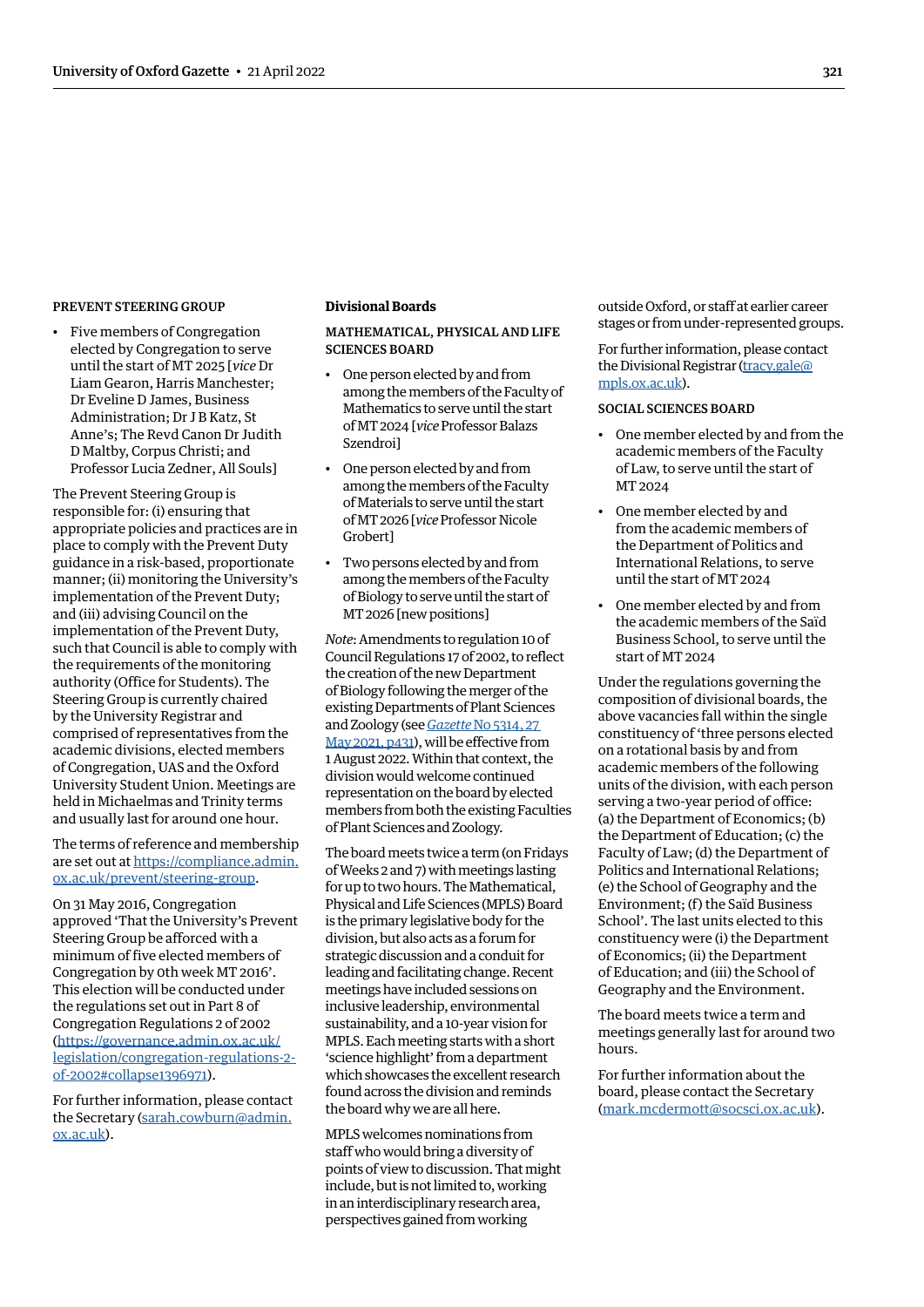#### <span id="page-9-0"></span>**Faculty Boards**

#### BOARD OF THE FACULTY OF ENGLISH LANGUAGE AND LITERATURE

• Four persons elected by and from the members of the Faculty of English Language and Literature, to serve until the start of MT 2024 [*vice* Dr Kate Kennedy, Dr Tess Somervell, Professor Lloyd Pratt and Professor Diane Purkiss]

The board meets twice a term and meetings generally last for one to two hours. For further information, please contact the Secretary [\(administrator@](mailto:administrator@ell.ox.ac.uk) [ell.ox.ac.uk](mailto:administrator@ell.ox.ac.uk)).

#### BOARD OF THE FACULTY OF HISTORY

• Nine persons elected by and from among the members of the Faculty of History holding posts on the establishment or under the aegis of the board, one to serve until the start of MT 2023 [*vice* Professor Senia Paseta] and eight to serve until the start of MT 2024 [*vice* Professor George Garnett, Dr John-Paul Ghobrial, Dr Adrian Gregory, Dr Lucy Wooding, Professor Adam Smith, Professor David Priestland, Professor Richard Reid and Professor Sheilagh Ogilvie]

The board meets twice a term and meetings are scheduled for two hours.

For further information, please contact the Secretary ([pa@history.ox.ac.uk\)](mailto:pa@history.ox.ac.uk).

#### BOARD OF THE FACULTY OF LAW

- One Official Member elected by all members of the faculty and from the persons qualified to be Official Members as per regulation 10 of Council Regulations 19 of 2002, to serve until the start of MT 2023 [*vice* Professor Catherine Redgwell]
- One Ordinary Member elected by and from all members of the faculty as per regulation 10 of Council Regulations 19 of 2002, to serve until the start of MT 2025 [*vice* Dr Julie A Dickson]

The board meets twice a term (plus once in the Long Vacation) and meetings generally last for two hours.

For further information, please contact the Secretary [\(charlotte.vinnicombe@](mailto:charlotte.vinnicombe@law.ox.ac.uk) [law.ox.ac.uk\)](mailto:charlotte.vinnicombe@law.ox.ac.uk).

#### BOARD OF THE FACULTY OF LINGUISTICS, PHILOLOGY AND **PHONETICS**

• Four persons elected by and from among the members of the Faculty of Linguistics, Philology and Phonetics to serve until the start of MT 2024 [*vice* Professor Wolfgang de Melo, Dr Elinor Payne, Dr Richard Ashdowne and Dr S Paoli]

The board meets twice a term, and board members are expected to read the papers before the meeting. These include minutes of previous meetings, reports from working groups, proposals, applications for funding, and draft policy documents from University committees. The quantity of reading material varies, but when there are draft policy documents to consider (lately there have been many) this can be of the order of 100 pages.

For further information, please contact the Secretary [\(administrator@ling-phil.](mailto:administrator@ling-phil.ox.ac.uk) [ox.ac.uk\)](mailto:administrator@ling-phil.ox.ac.uk).

#### BOARD OF THE FACULTY OF ORIENTAL **STUDIES**

• Three persons elected by and from among the members of the Faculty of Oriental Studies to serve until the start of MT 2024 [*vice* Professor Diwakar Acharya, Professor Asli Niyazioglu and Professor Dirk Meyer]

The board meets twice a term, on Thursdays of Weeks 2 and 7, and meetings typically last for one and a half hours. The board aims to include within its membership a balance of experience and 'perspective', including a diverse range of experienced academics, those newer to the faculty and members from different subject areas.

For further information, please contact the Secretary [\(thomas.hall@orinst.](mailto:thomas.hall@orinst.ox.ac.uk) [ox.ac.uk](mailto:thomas.hall@orinst.ox.ac.uk)).

#### BOARD OF THE FACULTY OF PHILOSOPHY

• Four persons elected by and from among the members of the Faculty of Philosophy to serve until the start of MT 2024 [*vice* Professor Hilary Greaves, Professor Philipp Koralus, Professor Stephen Mulhall and Professor Mark Wrathall]

The board meets seven times a year (normally twice per term with an additional meeting in Hilary term) and meetings are generally two hours in length. Members are sometimes but not always expected to serve on subcommittees/working groups.

For further information, please contact the Secretary [\(haf@philosophy.ox.ac.](mailto:haf@philosophy.ox.ac.uk)  $\underline{uk}$ .

#### BOARD OF THE FACULTY OF THEOLOGY AND RELIGION

• Two persons elected by and from the members of the Faculty of Theology and Religion to serve until the start of MT 2024 [*vice* Professor Joshua Hordern and Professor Mark Wynn]

For further information, please contact the Secretary [\(haf@theology.ox.ac.uk\)](mailto:haf@theology.ox.ac.uk).

#### **Notes**

#### *Electronic elections*

The elections on 9 June will be conducted electronically.

#### *Nominations*

Hard copies of nomination forms will not be processed. Completed nomination forms [\(https://governance.admin.ox.ac.](https://governance.admin.ox.ac.uk/nomination-forms) [uk/nomination-forms\)](https://governance.admin.ox.ac.uk/nomination-forms) should be sent as an email attachment to the Elections Office [\(elections.office@admin.ox.ac.](mailto:elections.office@admin.ox.ac.uk)

[uk](mailto:elections.office@admin.ox.ac.uk)) by **4pm on 12 May**. **Please ensure that the nominators listed in section D are also copied into the email when the nomination form is submitted, as this will act as verification of the nomination in lieu of supplying original signatures.**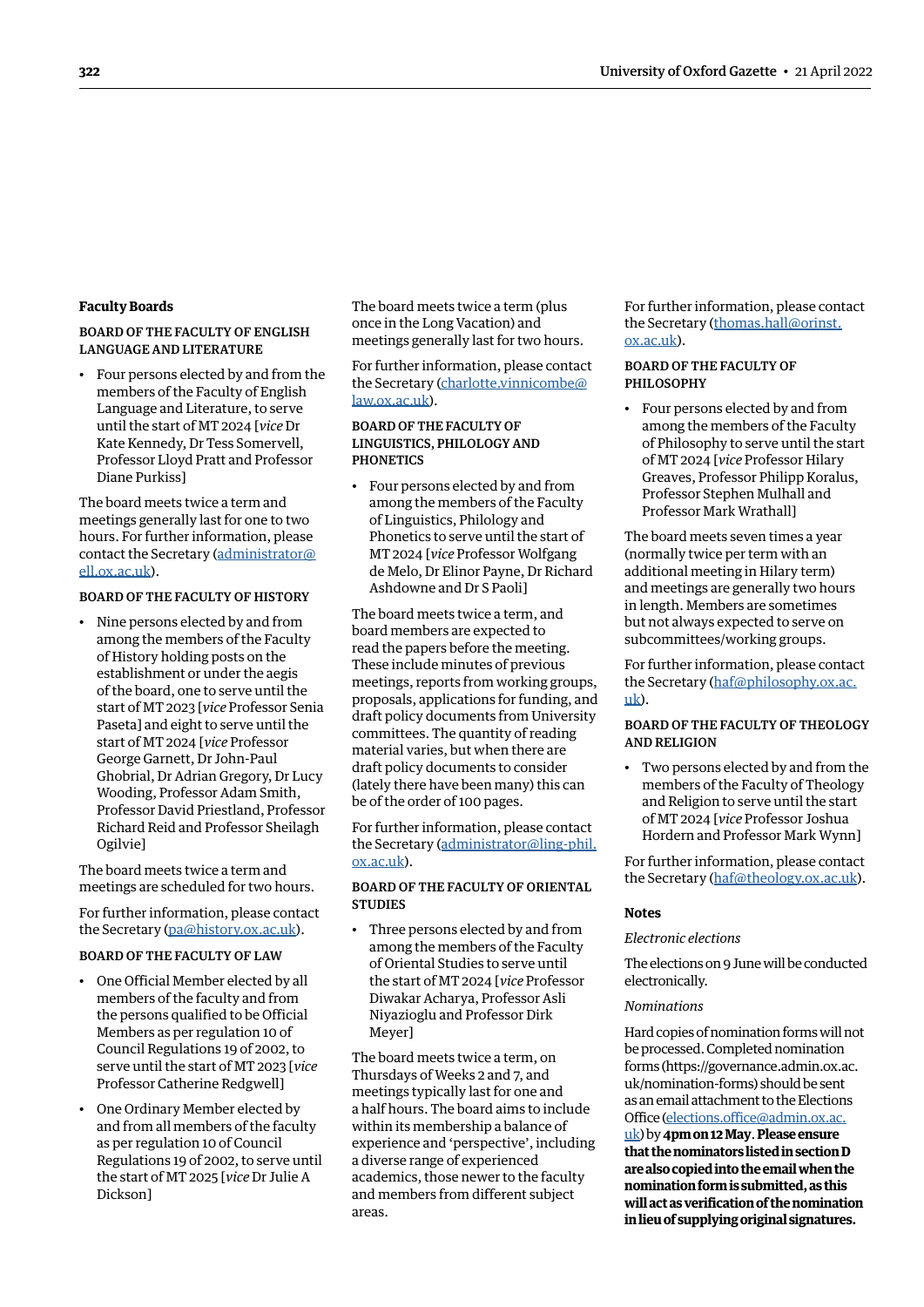## Advertisements

#### <span id="page-10-0"></span>*General requirements and eligibility*

All candidates are asked to note the general requirements which apply to all committee members, as set out in Council Regulations 14 of 2002 (General Regulations of Council for Committees ([https://governance.admin.ox.ac.](https://governance.admin.ox.ac.uk/legislation/council-regulations-14-of-2002) [uk/legislation/council-regulations-](https://governance.admin.ox.ac.uk/legislation/council-regulations-14-of-2002)[14-of-2002\)](https://governance.admin.ox.ac.uk/legislation/council-regulations-14-of-2002)). Current members seeking re-election are also asked to check for specific restrictions on consecutive service. For further information, please see the eligibility [\(https://](https://governance.admin.ox.ac.uk/elections-by-congregation#collapse1580081) [governance.admin.ox.ac.uk/elections](https://governance.admin.ox.ac.uk/elections-by-congregation#collapse1580081)[by-congregation#collapse1580081\)](https://governance.admin.ox.ac.uk/elections-by-congregation#collapse1580081) and amendments to nominations ([https://governance.admin.ox.ac.](https://governance.admin.ox.ac.uk/key-election-stages-and-procedures#collapse1577651) [uk/key-election-stages-and](https://governance.admin.ox.ac.uk/key-election-stages-and-procedures#collapse1577651)[procedures#collapse1577651\)](https://governance.admin.ox.ac.uk/key-election-stages-and-procedures#collapse1577651) sections within the Information about University elections ([https://governance.admin.](https://governance.admin.ox.ac.uk/information-about-university-elections) [ox.ac.uk/information-about-university](https://governance.admin.ox.ac.uk/information-about-university-elections)[elections](https://governance.admin.ox.ac.uk/information-about-university-elections)) pages of the Elections website ([https://governance.admin.ox.ac.uk/](https://governance.admin.ox.ac.uk/elections) [elections](https://governance.admin.ox.ac.uk/elections)).

#### *Candidate's statement*

Candidates are invited to include with their nomination forms a written statement of no more than 250 words, setting out their reasons for standing and qualifications for the office being sought. In the event of a contested election, these statements will be published both online and in the *Gazette*.

#### *Contested elections*

In the event of a contested election, the successful candidates will be determined by an electronic ballot. An email with further instructions will be sent to eligible voters on Wednesday 25 May, using the email addresses provided in the electronic register of Congregation (NB with few exceptions, notably clinical staff, this will be the work address ending 'ox. ac.uk'). Candidates' statements will also be published in the *Gazette* dated 26 May. Voters may wish to read these statements before completing their electronic vote. The voting period will close at 4pm on 9 June.

#### *Uncontested elections*

If the number of nominations received by the closing date is no more than sufficient to fill the vacancies, the candidates nominated shall be deemed to be duly elected as of the close of the nomination period on Thursday, 12 May. When required, places will be allocated according to academic standing, as defined in Council Regulations 22 of 2002, Part 2: Academic Precedence and Standing [\(https://governance.admin.](https://governance.admin.ox.ac.uk/legislation/council-regulations-22-of-2002) [ox.ac.uk/legislation/council-regulations-](https://governance.admin.ox.ac.uk/legislation/council-regulations-22-of-2002)[22-of-2002\)](https://governance.admin.ox.ac.uk/legislation/council-regulations-22-of-2002). If the number of nominations received by the closing date is less than sufficient to fill the vacancies, those candidates nominated will be deemed elected unopposed, and the remaining vacancies will lapse, in which case, in accordance with the regulations, the places must remain vacant until appointments are made jointly by the Vice-Chancellor and Proctors.

#### *Period of office*

All vacancies are from the beginning of MT 2022 unless otherwise stated. In accordance with Congregation Regulations 2 of 2002, in any election where vacancies are to be filled for periods of different length, the elected candidates shall hold office so that the tenure of those who receive more votes shall be longer than that of those who receive fewer votes; but if the election is uncontested or if two candidates receive the same number of votes, the candidate senior in academic standing shall hold office for the longer period.

#### *Further information*

For further information, please contact the Elections Office [\(elections.office@](mailto:elections.office@admin.ox.ac.uk) [admin.ox.ac.uk](mailto:elections.office@admin.ox.ac.uk)).

*Email*: [gazette@admin.ox.ac.uk](mailto:gazette@admin.ox.ac.uk) *Web*: https://[gazette.web.ox.ac.uk/](https://gazette.web.ox.ac.uk/classified-advertising-gazette) [classified-advertising-](https://gazette.web.ox.ac.uk/classified-advertising-gazette)gazette

#### **Deadline**

Advertisements are to be received by noon on Wednesday of the week before publication (ie eight days before publication). Advertisements must be submitted online.

#### **Publication**

The *Gazette* is only published online, except for library and archive copies. Charges for all adverts have been reduced to reflect this.

#### **Charges**

Non-commercial advertisers: £10 per insertion of up to 70 words, or £20 per insertion of 71–150 words.

Commercial advertisers: £20 per insertion of up to 70 words, or £40 per insertion of 71–150 words.

Advertisers may also purchase advertising space for a whole academic year (a minimum of eight insertions per term) at a discount of over 50% on the individual advertisement rate: £9.50 per insertion of up to 70 words, or £19 per insertion of 71–150 words.

See our website for examples of whether an advertisement is considered commercial or private: https://[gazette.](https://gazette.web.ox.ac.uk/classified-advertising-gazette) [web.ox.ac.uk/classified-advertising](https://gazette.web.ox.ac.uk/classified-advertising-gazette)gazette.

#### **Online submission and payment**

Advertisements must be submitted and paid for online, using a credit card or debit card, through a secure website. For details, see https://[gazette.web.ox.ac.uk/](https://gazette.web.ox.ac.uk/classified-advertising-gazette) [classified-advertising-](https://gazette.web.ox.ac.uk/classified-advertising-gazette)gazette.

#### **Extracts from the terms and conditions of acceptance of advertisements** *General*

1. Advertisements are accepted for publication at the discretion of the editor of the *Gazette*.

*Note*. When an advertisement is received via the online shop, an acknowledgement will be emailed automatically to the email address provided by the advertiser. The sending of this acknowledgement does not constitute an acceptance of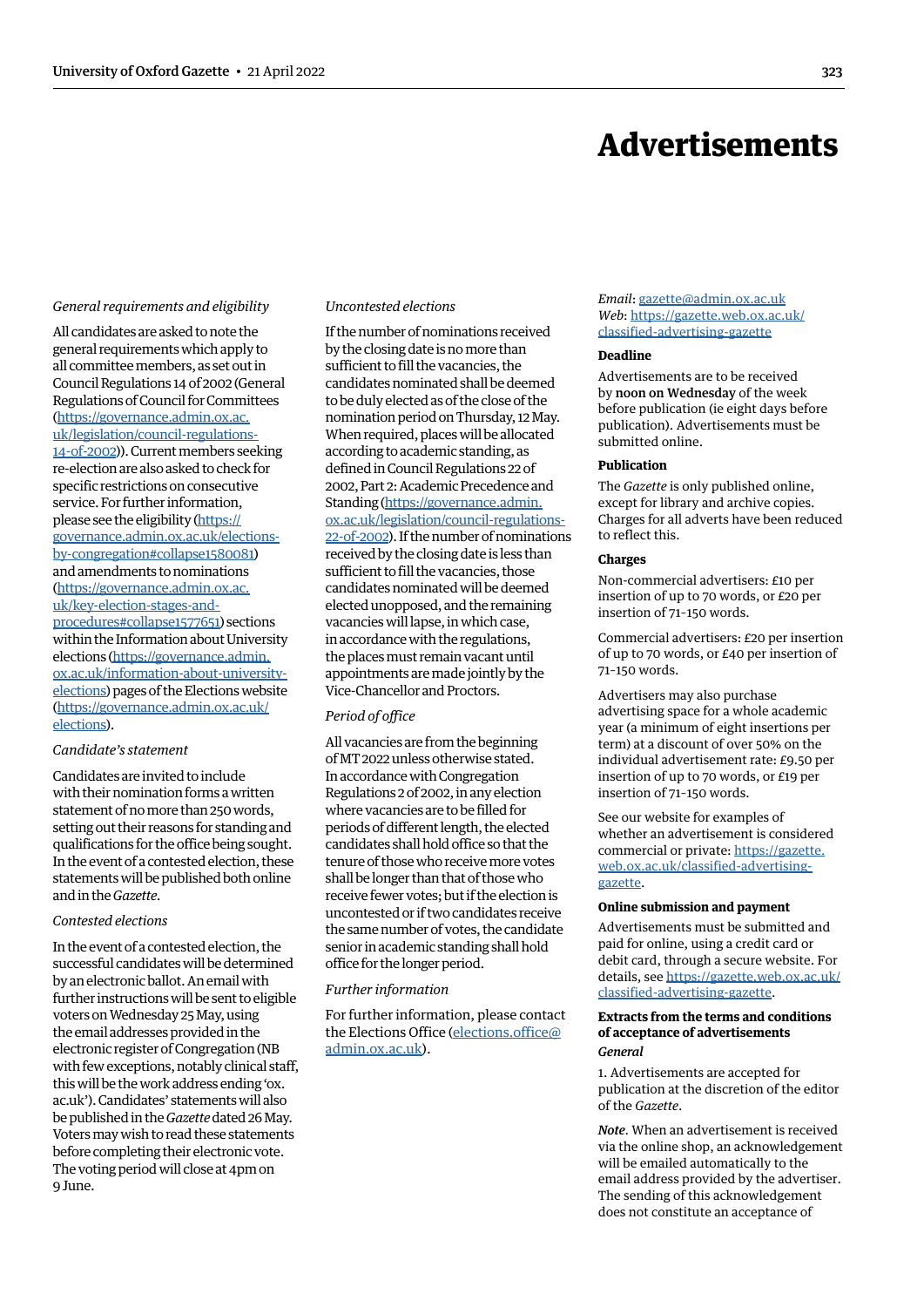the advertisement or an undertaking to publish the advertisement in the *Gazette*.

2. The right of the *Gazette* to edit an advertisement, in particular to abridge when necessary, is reserved.

3. Advertisements must be accompanied by the correct payment, and must be received by the deadline stated above. *No refund can be made for cancellation after the acceptance of advertisements*.

4. Once an advertisement has been submitted for publication, no change to the text can be accepted.

5. Voucher copies or cuttings cannot be supplied.

#### *Charges*

6. Two separate charging arrangements will apply, for commercial and private advertisers. The rates applicable at any time will be published regularly in the *Gazette*, and may be obtained upon enquiry. The rates, and guidance on applicability of each rate, are also available online. The editor's decision regarding applicability of these rates to an individual advertiser will be final.

7. Particular arrangements apply to advertisers who declare their intention to advertise for a full academic year ("whole-year advertisers"), and receive a discount on their advertisements for doing so:

a. With effect from January 2022, whole-year advertisers must pay for the year's advertisements upfront via the University's online shop and may opt for 24 insertions (8 per term), 27 insertions (9 per term) or 34 insertions (all issues).

b. Whole-year advertisers whose arrangements were entered into before January 2022 may only withdraw their advertisements partway through the year upon payment of the difference between the discounted rate and the standard rate for each advertisement which has already been published. If such payment is not received by the University of Oxford, the advertiser remains liable for the number of insertions and the discounted rate originally agreed.

#### *Disclaimer*

8. The University of Oxford accepts no responsibility for the content of any advertisement published in the *Gazette*. Readers should note that the inclusion of any advertisement in no way implies approval or recommendation of either the terms of any offer contained in it or of the advertiser by the University of Oxford.

*Advertisers' Warranty and Indemnity*

14. The advertiser warrants:

a. Not to discriminate against any respondents to an advertisement published in the *Gazette* on the basis of their gender, sexual orientation, marital or civil partner status, gender reassignment, race, religion or belief, colour, nationality, ethnic or national origin, disability, age, or pregnancy.

b. That the advertisement does not contravene any current legislation, rules, regulations or applicable codes of practice.

c. That it is not in any way illegal or defamatory or a breach of copyright or an infringement of any other person's intellectual property or other rights.

*You are advised to view our full Terms and Conditions of acceptance of advertisements. Submission of an advertisement implies acceptance of our terms and conditions, which may be found at [https://gazette.web.ox.ac.uk/terms-and](https://gazette.web.ox.ac.uk/terms-and-conditions-acceptance-advertisements)[conditions-acceptance-advertisements](https://gazette.web.ox.ac.uk/terms-and-conditions-acceptance-advertisements), and may also be obtained on application to [gazette@admin.ox.ac.uk](mailto:gazette@admin.ox.ac.uk).*

#### **Miscellaneous**

The Anchor Pub and Grill. Great ribs, steaks, burgers and wings all cooked over charcoal. Barefoot cakes. Awesome cocktails, a big wine list and a huge heated terrace. Open: Weds–Sat noon– 9pm; Sun noon–7pm. Contact: 2 Hayfield Rd, Oxford OX2 6TT, 01865 510282 or [info@theanchoroxford.com.](mailto:info@theanchoroxford.com)

Stone Pine Design card publisher specialising in illustration and printmaking. Beautifully produced, carefully selected designs by internationally renowned artists and illustrators. Free delivery. Purchase directly from our Etsy store, StonePineDesignCards: [https://etsy.](https://etsy.me/2UXit3g) [me/2UXit3g](https://etsy.me/2UXit3g).

St Giles' Parish Rooms for hire. Ideally located close to the city centre at 10 Woodstock Rd OX2 6HT. There is a main hall and a meeting room that can be hired together or separately, and full kitchen facilities. For enquiries regarding availability and to arrange a site visit, contact Meg Peacock, Benefice Manager: 07776 588712 or [sgsm.benefice.](mailto:sgsm.benefice.manager@gmail.com) [manager@gmail.com](mailto:sgsm.benefice.manager@gmail.com).

Restore – mental illness affects one in four of us in our lifetime, but people can, and do, recover. Restore is a wellestablished Oxfordshire mental health charity that supports people to take control of their own recovery, develop skills and lead meaningful lives. We offer recovery groups, training and employment coaching to make this possible. Founded in 1977, we are also part of OMHP, a partnership of local mental health organisations ([https://](https://omhp.org.uk) [omhp.org.uk](https://omhp.org.uk)). More information: [www.](http://www.restore.org.uk) [restore.org.uk.](http://www.restore.org.uk)

Oxford University Hospitals NHS Foundation Trust wants you to take part in its future. If you have a contract of employment with the University of Oxford in a department within the Medical Sciences Division, or hold an honorary contract award with OUH for at least 12 months, you can join our staff constituency. University of Oxford staff belonging to other departments can join us as public members. To join us, visit [www.ouh.nhs.uk/ft.](http://www.ouh.nhs.uk/ft)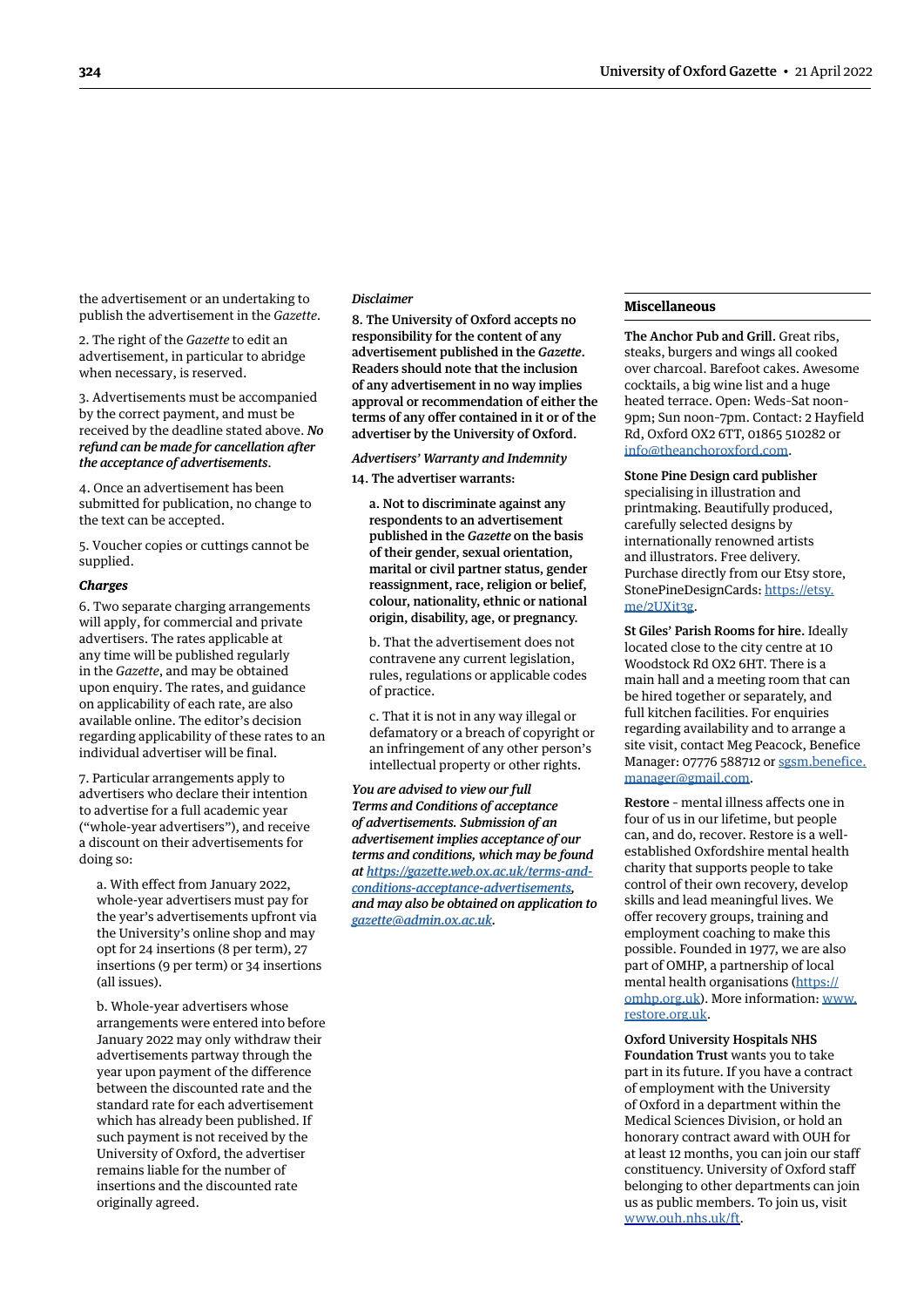#### **Research participants sought**

We are looking for volunteers aged 18–70 with low vision who either have visual hallucinations (Charles Bonnet Syndrome) or have never experienced visual hallucinations, for a brain scanning study in Oxford. Please contact [brain@](mailto:brain@eye.ox.ac.uk) [eye.ox.ac.uk](mailto:brain@eye.ox.ac.uk) for more info. Ethics approved NCT04777630.

VAC084 Malaria vaccine study. The Jenner Institute is conducting a study into the safety and immunogenicity of the *Plasmodium vivax* malaria vaccine candidate Pvs25-IMX313 in Matrix-M1 adjuvant in healthy adults. The study will comprise 16 visits over 8 months. You will be compensated approximately £790 for your time, travel and inconvenience. More information: [www.jenner.ac.uk/](http://www.jenner.ac.uk/volunteer/recruiting-trials/vac084) [volunteer/recruiting-trials/vac084.](http://www.jenner.ac.uk/volunteer/recruiting-trials/vac084)

Research volunteers needed for study in Oxford. We are looking for healthy men and women aged 18–65 years interested in taking part in our study to investigate the effect that specific dietary nutrients (eg sugars, fats) have on liver metabolism and function. More information: contact Louise Dennis at the Oxford Centre for Diabetes, Endocrinology and Metabolism (01865 857203 or [louise.dennis@ocdem.](mailto:louise.dennis@ocdem.ox.ac.uk) [ox.ac.uk\)](mailto:louise.dennis@ocdem.ox.ac.uk).

#### **Groups and societies**

The Oxford University Newcomers' Club is run by volunteers and supported by the University. Our aim is to welcome all partners of graduate students, academics, visiting scholars and staff members, especially those who have recently arrived. As a globally diverse and inclusive group, we offer a warm and friendly environment in which to meet others in Oxford. We also provide information, both general and of special interest, and many opportunities to share experiences as well as to take part in organised events and activities. Please go to our website, [www.newcomers.ox.ac.](http://www.newcomers.ox.ac.uk) [uk,](http://www.newcomers.ox.ac.uk) for more information and up to date details of all our activities.

#### **Sell your unwanted books**

Sell your unwanted books at competitive prices. If you need extra space or are clearing college rooms, a home or an office, we would be keen to quote for books and CDs. Rare items and collections of 75 or more wanted if in VG condition; academic and non-academic subjects. We can view and collect. Contact Graham Nelson at History Bookshop Ltd on 01451 821660 or [sales@historybookshop.com.](mailto:sales@historybookshop.com)

#### **Antiques bought and sold**

Antiques wanted and for sale – quality antiques such as furniture, fire guards, grates and related items, silver, pictures, china and objets d'art. Please contact Greenway Antiques of Witney, 90 Corn Street, Witney OX28 6BU on 01993 705026 or 07831 585014 or email jean greenway@ [hotmail.com](mailto:jean_greenway@hotmail.com).

#### **Services offered**

Secure storage and shredding. Experts on packing, posting/mailing and shipping. Help to navigate customs regulations, free collection in Oxford and student discounts. HD-quality printing up to A0 – quick turnaround time, and many binding solutions. High Street postal address – never miss another delivery! Contact or visit: Mail Boxes Etc, 266 Banbury Rd, Oxford (tel: 01865 514655; email: [info@mbesummertown.co.uk\)](mailto:info%40mbesummertown.co.uk?subject=). Also at 94 London Rd, Oxford (tel: 01865 741729; email: [info@mbeheadington.](mailto:info%40mbeheadington.co.uk?subject=) [co.uk\)](mailto:info%40mbeheadington.co.uk?subject=).

Oxford's low-cost packing and shipping experts. Specialised in packing and shipping books, clothing, computers, musical instruments, fragile laboratory equipment, rowing oars, valuable paintings or other household items, we specialise in custom packing and worldwide delivery by road, sea and air. Pack & Send, 3 Botley Rd, Oxford, OX2 0AA. Tel: 01865 260610. Email: [oxford@](mailto:oxford@packsend.co.uk) [packsend.co.uk.](mailto:oxford@packsend.co.uk)

Experienced freelance proofreader and editor available to work on papers, reports and case studies, in compliance with University requirements, journals

and public communications material. To discuss your project, please email me via: [https://greenquillproductions.co.uk/](https://greenquillproductions.co.uk/contact) [contact,](https://greenquillproductions.co.uk/contact) quoting Proof/editing\_Gaz2021.

#### **Situations vacant**

Are you looking for interesting and stimulating temporary work? Are you available immediately to work in and around the Oxford area? Do you have administration or clerical skills? Then we would be very interested in talking to you. The Temporary Staffing Service is an internal department supplying temporary workers to a wide range of temporary assignments across the vast network of departments within the University. Further information: 01865 612360, [tssapply@admin.ox.ac.uk](mailto:tssapply%40admin.ox.ac.uk?subject=) or [www.admin.](http://www.admin.ox.ac.uk/tss/tempstaff) [ox.ac.uk/tss/tempstaff](http://www.admin.ox.ac.uk/tss/tempstaff).

#### **Houses to let**

Charming 2-bedroom detached gatehouse on the Tubney Estate; part-furnished, including white goods; access to superfast fibre optic broadband. Ample off-road parking for 2 cars; gardens. Quiet rural location with easy public transport to Oxford. £1,100 pcm. Available now. Please contact [annie.kerriage@zoo.ox.ac.](mailto:annie.kerriage%40zoo.ox.ac.uk?subject=) [uk](mailto:annie.kerriage%40zoo.ox.ac.uk?subject=) with enquiries.

#### **Flats to let**

Headington 2-bedroom flat to let. Furnished 1st-floor flat in a gated development. Living room with sliding glass doors to small balcony. Kitchen with fridge/freezer, washer/dryer, electric oven and gas hob. Double and single bedrooms with built-in wardrobes. Bathroom with shower over bath. Gas CH. Designated parking space. Good access to London Road and hospitals. Nonsmokers. Available 15 May. £1200 pcm. Contact [marymarzillier@gmail.com](mailto:marymarzillier%40gmail.com?subject=) for information and photos.

#### **Accommodation offered**

Friendly family offer large double room suit anyone linked to Oxford University. 18th-century farmhouse, log fires, horses, dogs, beautiful countryside. 10 mins to Oxford. Ideal for studying. Contact: [shena.guild@btinternet.com](mailto:shena.guild%40btinternet.com?subject=).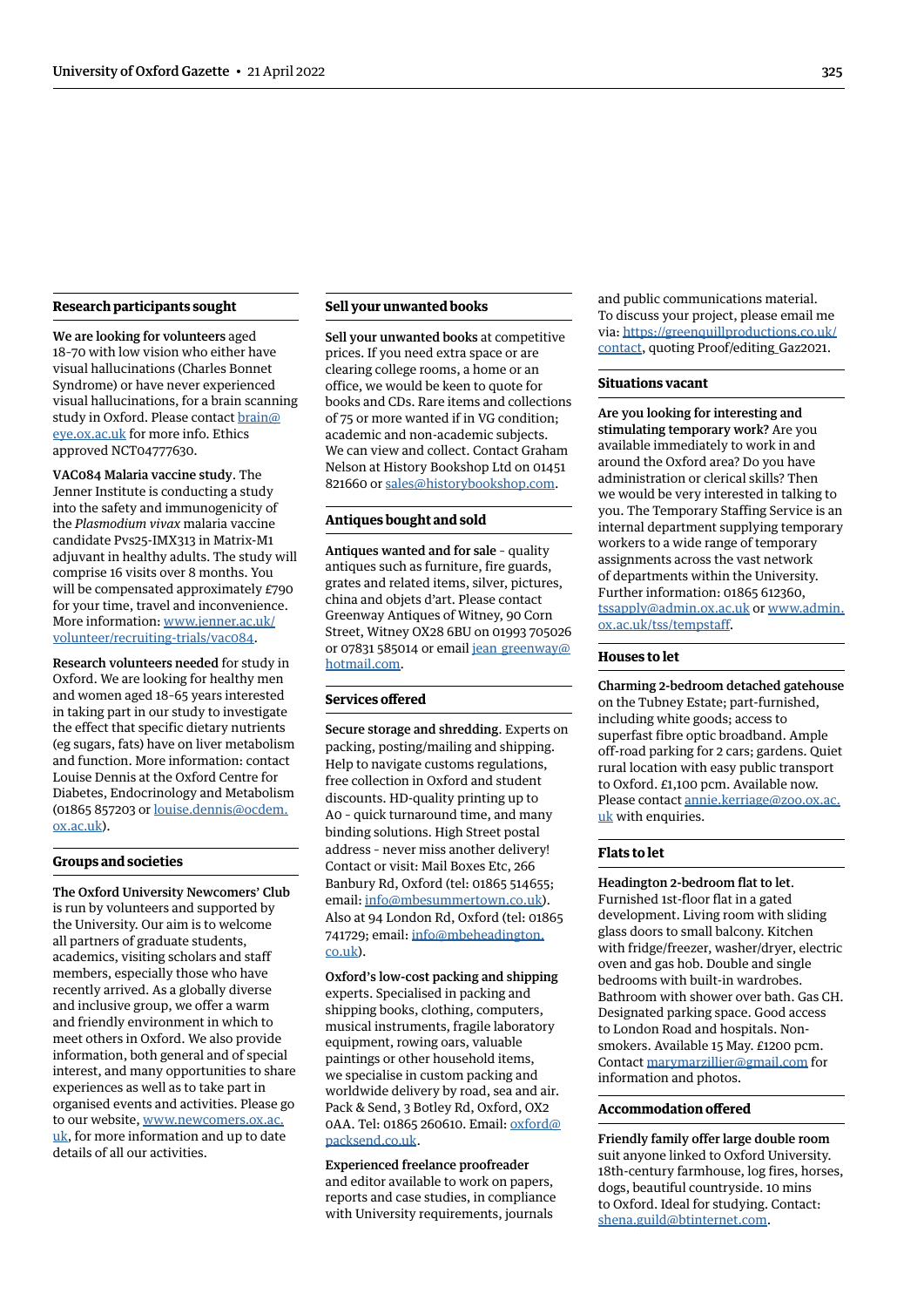<span id="page-13-0"></span>Old Headington, 10 mins from John Radcliffe: furnished flatlet for 1. Bed/ sitting room, kitchen/dining room, shared bathroom. Lovely location in Grade IIlisted building in conservation area, quiet with rural views. Suitable for professional or academic. £700 pcm; no bills except for electric. Call Rosemary on 01865 767404 or email [joss@rareformnewmedia.com.](mailto:joss%40rareformnewmedia.com?subject=)

#### Accommodation sought

We are a couple coming to Oxford for postgraduate study and seek an apartment from 1 Oct. We have one Afghan Hound who is gentle and well behaved and hope to find a mate for him this year, so we are seeking accommodation amenable to a couple with one or two dogs. Please contact [alexander\\_price@mail.harvard.edu.](mailto:alexander_price%40mail.harvard.edu?subject=)

We are 2 Israeli professors of Jewish Studies, Tzahi and Judith, coming with our 3 daughters (6, 11, 14) for a sabbatical to Oxford. We are looking for a 4–5-bedroom apartment in the area of north Oxford (or else within ring road) between the end of Aug 2022 and the middle of Jul 2023. Contact us by email: [weisstzahi@gmail.com](mailto:weisstzahi%40gmail.com?subject=).

Wanted: a ground-floor flat or a house in Oxfordshire with 1 or more bedrooms to rent for 3–4 months over the summer. We are a retired couple whose house in Woodstock is being refurbished so we need a flat or house where we can live whilst the work is carried out. If you have such a property to rent then email me at [nm4238@outlook.com.](mailto:nm4238%40outlook.com?subject=)

#### **Self-catering apartments**

Visiting Oxford? Studio, 1-, 2- and 3-bed properties conveniently located for various colleges and University departments. Available from 1 week to several months. Apartments are serviced, with linen provided and all bills included. Details, location maps and photos can be found on our website at [www.](http://www.shortletspace.co.uk) [shortletspace.co.uk.](http://www.shortletspace.co.uk) Contact us by email on [stay@shortletspace.co.uk](mailto:stay@shortletspace.co.uk) or call us on 01993 811711.

The only Visit England 5-star accredited self-catering accommodation in the heart of the city. An award-winning 1-bedroom apartment in the historic Castle Quarter: a quiet, central location ideal for academic professional lets from 4 days to 5 months. All utilities, including Wi-Fi, included; weekly linen change. We manage all duties ourselves to ensure that superior quality is maintained. Web: [www.pmcdomus.co.uk;](http://www.pmcdomus.co.uk) email: [pat@](mailto:pat%40pmcdomus.co.uk?subject=) [pmcdomus.co.uk](mailto:pat%40pmcdomus.co.uk?subject=); tel: 01869 277557.

#### **Holiday lets**

Beautiful 16th-century Grade IIlisted East Devon thatched cottage. 4 bedrooms, secluded garden. Available to let on a private basis for short holidays and retreats throughout the year. Situated in peaceful village close to Jurassic Coast, Seaton (3 miles), Lyme Regis (5 miles) and Axminster on southwest railway mainline (2 miles). Low-season rates from £270 for a long weekend or short midweek break, or £530 pw. For more details contact Rosie: [talkworks@phonecoop.coop](mailto:talkworks%40phonecoop.coop?subject=) or tel 01608 643967.

## **Notifications** of Prizes, Grants and Funding

Please refer to the website, or contact the email address shown, for further details of the awards below.

Students of the University should refer to the Student Funding website for advice on fees and funding at [www.](http://www.ox.ac.uk/students/fees-funding) [ox.ac.uk/students/fees-funding.](http://www.ox.ac.uk/students/fees-funding)

#### **History of Art Committee: Laurence Binyon Prize**

History of Art Committee; Laurence Binyon Prize 2022; open to all matriculated student members of the University who have not exceeded 21 terms from their matriculation; for travel to Asia or another area outside Europe (not related to course syllabi or subject of academic research) to extend knowledge and appreciation of the visual arts; up to £1,000; noon, 10 June; [www.hoa.ox.ac.uk/laurence-binyon](http://www.hoa.ox.ac.uk/laurence-binyon-prize)[prize](http://www.hoa.ox.ac.uk/laurence-binyon-prize)

#### **Faculty of History: Roy Foster Irish Government Research Fellowship in the History and Culture of Ireland**

Faculty of History; Roy Foster Irish Government Research Fellowship in the History and Culture of Ireland; funded by the Irish Soldiers and Sailors Land Trust of the Irish Government, the Bryan Guinness Charitable Trust, the Normanby Foundation and the Porter Centre for Diplomacy at Hertford College; open to those recently awarded a postgraduate degree or who are in the final stages of a postgraduate degree; accommodation, a maintenance grant and appropriate Senior Common Room dining rights; limited teaching may be available; 20 June; [https://history.](https://history.web.ox.ac.uk/event/roy-foster-irish-government-research-fellowship) [web.ox.ac.uk/event/roy-foster-irish](https://history.web.ox.ac.uk/event/roy-foster-irish-government-research-fellowship)[government-research-fellowship](https://history.web.ox.ac.uk/event/roy-foster-irish-government-research-fellowship)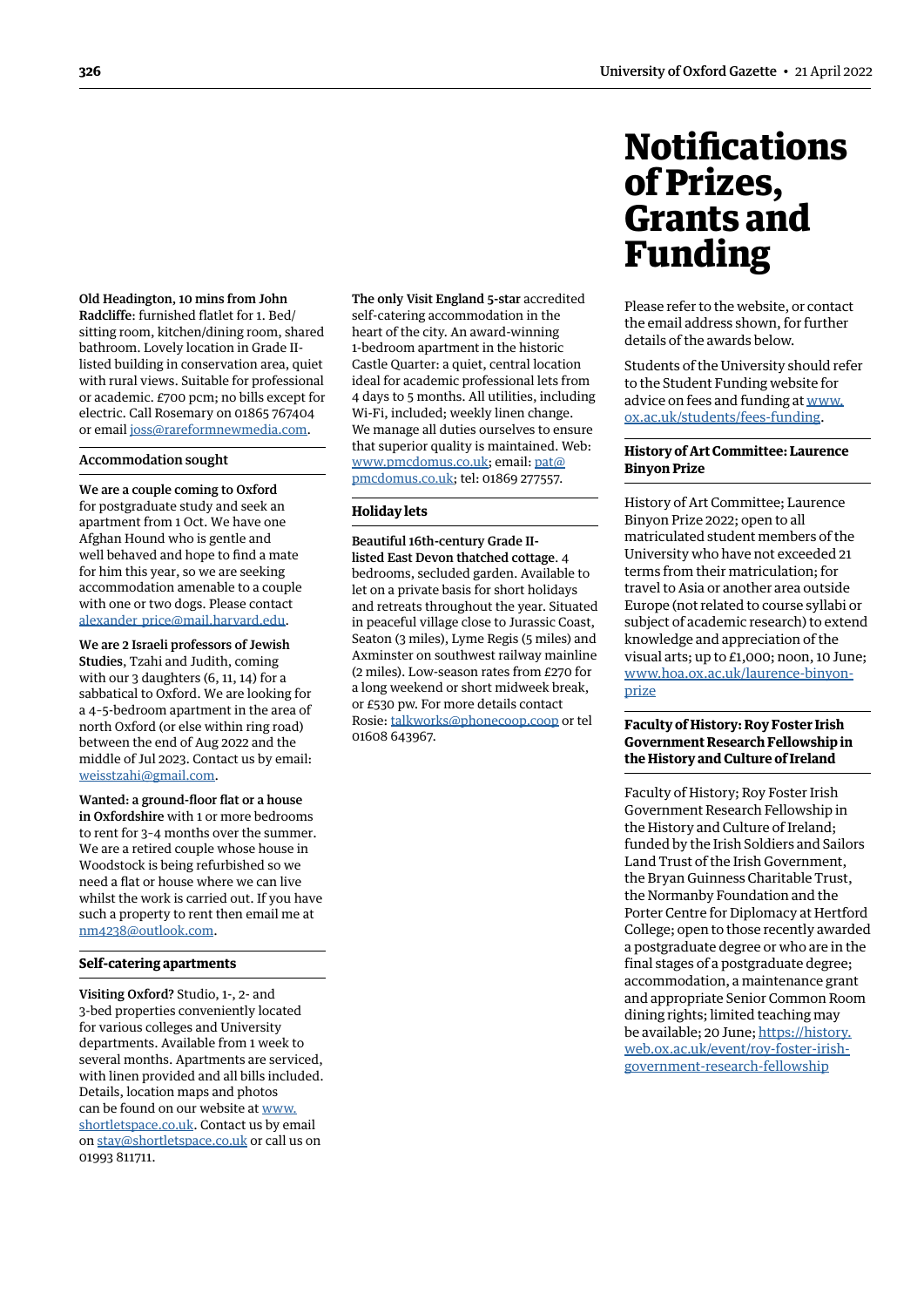## <span id="page-14-0"></span>Notifications of Vacancies

Please refer to the website, or contact the email address shown, for further details of the vacancy. For a full list of vacancies in the University and colleges, see [www.jobs.ox.ac.uk/home](http://www.jobs.ox.ac.uk/home).

The University is committed to equality [and valuing diversity](https://edu.admin.ox.ac.uk/home).

#### **University of Oxford**

Department of Economics; Drummond Professorship of Political Economy; 16 May; [https://my.corehr.com/pls/](https://my.corehr.com/pls/uoxrecruit/erq_jobspec_details_form.jobspec?p_id=157524) [uoxrecruit/erq\\_jobspec\\_details\\_form.](https://my.corehr.com/pls/uoxrecruit/erq_jobspec_details_form.jobspec?p_id=157524) [jobspec?p\\_id=157524](https://my.corehr.com/pls/uoxrecruit/erq_jobspec_details_form.jobspec?p_id=157524)

Faculty of Linguistics, Philology and Phonetics; Professorship of Linguistics; 9 May; [https://my.corehr.com/pls/](https://my.corehr.com/pls/uoxrecruit/erq_jobspec_details_form.jobspec?p_id=156567) [uoxrecruit/erq\\_jobspec\\_details\\_form.](https://my.corehr.com/pls/uoxrecruit/erq_jobspec_details_form.jobspec?p_id=156567) [jobspec?p\\_id=156567](https://my.corehr.com/pls/uoxrecruit/erq_jobspec_details_form.jobspec?p_id=156567)

Mathematical Institute; Postdoctoral Research Associate in Decentralised Finance and Digital Economics; £33,309–£40,927; 26 April; [https://](https://my.corehr.com/pls/uoxrecruit/erq_jobspec_details_form.jobspec?p_id=155385) [my.corehr.com/pls/uoxrecruit/](https://my.corehr.com/pls/uoxrecruit/erq_jobspec_details_form.jobspec?p_id=155385) erg\_jobspec\_details\_form.jobspec?p\_ [id=155385](https://my.corehr.com/pls/uoxrecruit/erq_jobspec_details_form.jobspec?p_id=155385)

Mathematical Institute; Postdoctoral Research Associate in Rough Path Theory for Applications; £33,309– £40,927; 27 April; [https://my.corehr.](https://my.corehr.com/pls/uoxrecruit/erq_jobspec_details_form.jobspec?p_id=157126) [com/pls/uoxrecruit/erq\\_jobspec\\_](https://my.corehr.com/pls/uoxrecruit/erq_jobspec_details_form.jobspec?p_id=157126) details form.jobspec?p id=157126

Mathematical Institute; Postdoctoral Research Associate in Rough Path Theory for Applications; £33,309– £40,927; 27 April; [https://my.corehr.](https://my.corehr.com/pls/uoxrecruit/erq_jobspec_details_form.jobspec?p_id=157126) [com/pls/uoxrecruit/erq\\_jobspec\\_](https://my.corehr.com/pls/uoxrecruit/erq_jobspec_details_form.jobspec?p_id=157126) details form.jobspec?p id=157126

Mathematical Institute; Postdoctoral Research Associate in Applied Algebra and Topology for Data Science with Application to Biology; £33,309– £36,382; 4 May; [https://my.corehr.com/](https://my.corehr.com/pls/uoxrecruit/erq_jobspec_details_form.jobspec?p_id=157126) [pls/uoxrecruit/erq\\_jobspec\\_details\\_](https://my.corehr.com/pls/uoxrecruit/erq_jobspec_details_form.jobspec?p_id=157126) [form.jobspec?p\\_id=157126](https://my.corehr.com/pls/uoxrecruit/erq_jobspec_details_form.jobspec?p_id=157126)

Mathematical Institute; Departmental Lecturer in Mathematical and Computational Finance; £48,835– £56,587; 9 May; [https://my.corehr.com/](https://my.corehr.com/pls/uoxrecruit/erq_jobspec_details_form.jobspec?p_id=157280) [pls/uoxrecruit/erq\\_jobspec\\_details\\_](https://my.corehr.com/pls/uoxrecruit/erq_jobspec_details_form.jobspec?p_id=157280) [form.jobspec?p\\_id=157280](https://my.corehr.com/pls/uoxrecruit/erq_jobspec_details_form.jobspec?p_id=157280)

Mathematical Institute; Postdoctoral Research Associate in Industrial Mathematics; £33,309–£40,927; 10 May; [https://my.corehr.com/pls/uoxrecruit/](https://my.corehr.com/pls/uoxrecruit/erq_jobspec_details_form.jobspec?p_id=157404) [erq\\_jobspec\\_details\\_form.jobspec?p\\_](https://my.corehr.com/pls/uoxrecruit/erq_jobspec_details_form.jobspec?p_id=157404) [id=157404](https://my.corehr.com/pls/uoxrecruit/erq_jobspec_details_form.jobspec?p_id=157404)

#### **Colleges, Halls and Societies**

Exeter; non-stipendiary Junior Supernumerary Fellowships; noon, 23 May; [www.exeter.ox.ac.uk/](http://www.exeter.ox.ac.uk/vacancies/junior-supernumerary-fellowship) [vacancies/junior-supernumerary](http://www.exeter.ox.ac.uk/vacancies/junior-supernumerary-fellowship)[fellowship](http://www.exeter.ox.ac.uk/vacancies/junior-supernumerary-fellowship)

Exeter; non-stipendiary Senior Supernumerary Fellowships; noon, 23 May; [www.exeter.ox.ac.uk/](http://www.exeter.ox.ac.uk/vacancies/senior-supernumerary-fellowship) [vacancies/senior-supernumerary](http://www.exeter.ox.ac.uk/vacancies/senior-supernumerary-fellowship)[fellowship](http://www.exeter.ox.ac.uk/vacancies/senior-supernumerary-fellowship)

Exeter; stipendiary Lecturer in Pure Mathematics; £6,981–£7,852; noon, 6 May; [www.exeter.ox.ac.uk/vacancies/](http://www.exeter.ox.ac.uk/vacancies/stipendiary-lecturer-in-pure-mathematics-fixed-term) [stipendiary-lecturer-in-pure](http://www.exeter.ox.ac.uk/vacancies/stipendiary-lecturer-in-pure-mathematics-fixed-term)[mathematics-fixed-term](http://www.exeter.ox.ac.uk/vacancies/stipendiary-lecturer-in-pure-mathematics-fixed-term)

Exeter; stipendiary Lecturer in Applied Mathematics; £6,981–£7,852; noon, 6 May; [www.exeter.ox.ac.uk/vacancies/](http://www.exeter.ox.ac.uk/vacancies/stipendiary-lecturer-in-applied-mathematics-fixed-term) [stipendiary-lecturer-in-applied](http://www.exeter.ox.ac.uk/vacancies/stipendiary-lecturer-in-applied-mathematics-fixed-term)[mathematics-fixed-term](http://www.exeter.ox.ac.uk/vacancies/stipendiary-lecturer-in-applied-mathematics-fixed-term)

Harris Manchester; Early Career Fellow in Theology; £29,614–£35,326; noon, 2 May; [www.hmc.ox.ac.uk/vacancies](http://www.hmc.ox.ac.uk/vacancies)

Green Templeton; Senior Doll Fellow and Director of Green Templeton Medical Teaching Programme; honorarium; 9 May; [www.gtc.ox.ac.uk/](http://www.gtc.ox.ac.uk/about/jobs/senior-doll-fellow) [about/jobs/senior-doll-fellow](http://www.gtc.ox.ac.uk/about/jobs/senior-doll-fellow) or [hr@](mailto:hr%40gtc.ox.ac.uk?subject=) [gtc.ox.ac.uk](mailto:hr%40gtc.ox.ac.uk?subject=)

Jesus; Hugh Price and Senior Research Fellowships; noon, 6 May; [www.jesus.](http://www.jesus.ox.ac.uk/about-jesus-college/our-community/vacancies) [ox.ac.uk/about-jesus-college/our](http://www.jesus.ox.ac.uk/about-jesus-college/our-community/vacancies)[community/vacancies](http://www.jesus.ox.ac.uk/about-jesus-college/our-community/vacancies)

Jesus; non-stipendiary Junior Research Fellowship in Experimental Psychology; annual research allowance; noon, 30 May; [www.jesus.ox.ac.uk/](http://www.jesus.ox.ac.uk/about-jesus-college/our-community/vacancies) [about-jesus-college/our-community/](http://www.jesus.ox.ac.uk/about-jesus-college/our-community/vacancies) [vacancies](http://www.jesus.ox.ac.uk/about-jesus-college/our-community/vacancies)

Merton; 3-hour stipendiary Lectureship in Biochemistry (1 October 2022–30 December 2023); £7,852; noon, 4 May; [www.merton.ox.ac.uk/vacancies](https://www.merton.ox.ac.uk/vacancies)

New College; Senior Development Officer; £33,308–£40,927; 14 May; <https://bit.ly/37gNSr8>

Oriel; stipendiary Lecturer in Mathematics; 22 April; [www.oriel.](http://www.oriel.ox.ac.uk/people/vacancies/stipendiary-lecturer-6hrs-mathematics) [ox.ac.uk/people/vacancies/stipendiary](http://www.oriel.ox.ac.uk/people/vacancies/stipendiary-lecturer-6hrs-mathematics)[lecturer-6hrs-mathematics](http://www.oriel.ox.ac.uk/people/vacancies/stipendiary-lecturer-6hrs-mathematics)

Oriel; Administration Officer; 6 May; [www.oriel.ox.ac.uk/people/vacancies/](http://www.oriel.ox.ac.uk/people/vacancies/administration-officer-0) [administration-officer-0](http://www.oriel.ox.ac.uk/people/vacancies/administration-officer-0)

Pembroke; Weekend Lodge Receptionist (Saturday and/or Sunday); £10.40 ph; 30 April; [www.pmb.ox.ac.](http://www.pmb.ox.ac.uk/vacancies/) [uk/vacancies](http://www.pmb.ox.ac.uk/vacancies/)

Pembroke; Computing Technician; [www.pmb.ox.ac.uk/vacancies](http://www.pmb.ox.ac.uk/vacancies)

Queen's, St Catherine's and St John's; Lektor/Lektorin in German; £26,000; noon, 29 April; [www.queens.ox.ac.](http://www.queens.ox.ac.uk/lektor-lektorin-teaching-assistant-german) [uk/lektor-lektorin-teaching-assistant](http://www.queens.ox.ac.uk/lektor-lektorin-teaching-assistant-german)[german](http://www.queens.ox.ac.uk/lektor-lektorin-teaching-assistant-german)

St Anne's; The Drapers' Company Non-Stipendiary Junior Research Fellowship in Chemistry; noon, 12 May; [www.st-annes.ox.ac.uk/about/job](http://www.st-annes.ox.ac.uk/about/job-opportunities)[opportunities](http://www.st-annes.ox.ac.uk/about/job-opportunities)

St Anne's; The Drapers' Company non-stipendiary Junior Research Fellowship in Biochemistry; noon, 12 May; [www.st-annes.ox.ac.uk/about/](http://www.st-annes.ox.ac.uk/about/job-opportunities) [job-opportunities](http://www.st-annes.ox.ac.uk/about/job-opportunities)

St Anne's; Boatperson; noon, 9 May; [www.st-annes.ox.ac.uk/about/job](http://www.st-annes.ox.ac.uk/about/job-opportunities)[opportunities](http://www.st-annes.ox.ac.uk/about/job-opportunities)

St Anne's; Dining Hall General Assistant; noon, 9 May; [www.st-annes.](http://www.st-annes.ox.ac.uk/about/job-opportunities) [ox.ac.uk/about/job-opportunities](http://www.st-annes.ox.ac.uk/about/job-opportunities)

St Anne's; Dining Hall Supervisor; noon, 9 May; [www.st-annes.ox.ac.uk/](http://www.st-annes.ox.ac.uk/about/job-opportunities) [about/job-opportunities](http://www.st-annes.ox.ac.uk/about/job-opportunities)

St Cross; Master's PA; £26,341–£31,406; noon, 27 April; [www.stx.ox.ac.uk/](http://www.stx.ox.ac.uk/masters-pa-2022) [masters-pa-2022](http://www.stx.ox.ac.uk/masters-pa-2022)

St Hilda's; stipendiary Lecturer in Engineering Science; 25 April; [www.](https://www.st-hildas.ox.ac.uk/content/stipendiary-lecturer-engineering-science) [st-hildas.ox.ac.uk/content/stipendiary](https://www.st-hildas.ox.ac.uk/content/stipendiary-lecturer-engineering-science)[lecturer-engineering-science](https://www.st-hildas.ox.ac.uk/content/stipendiary-lecturer-engineering-science)